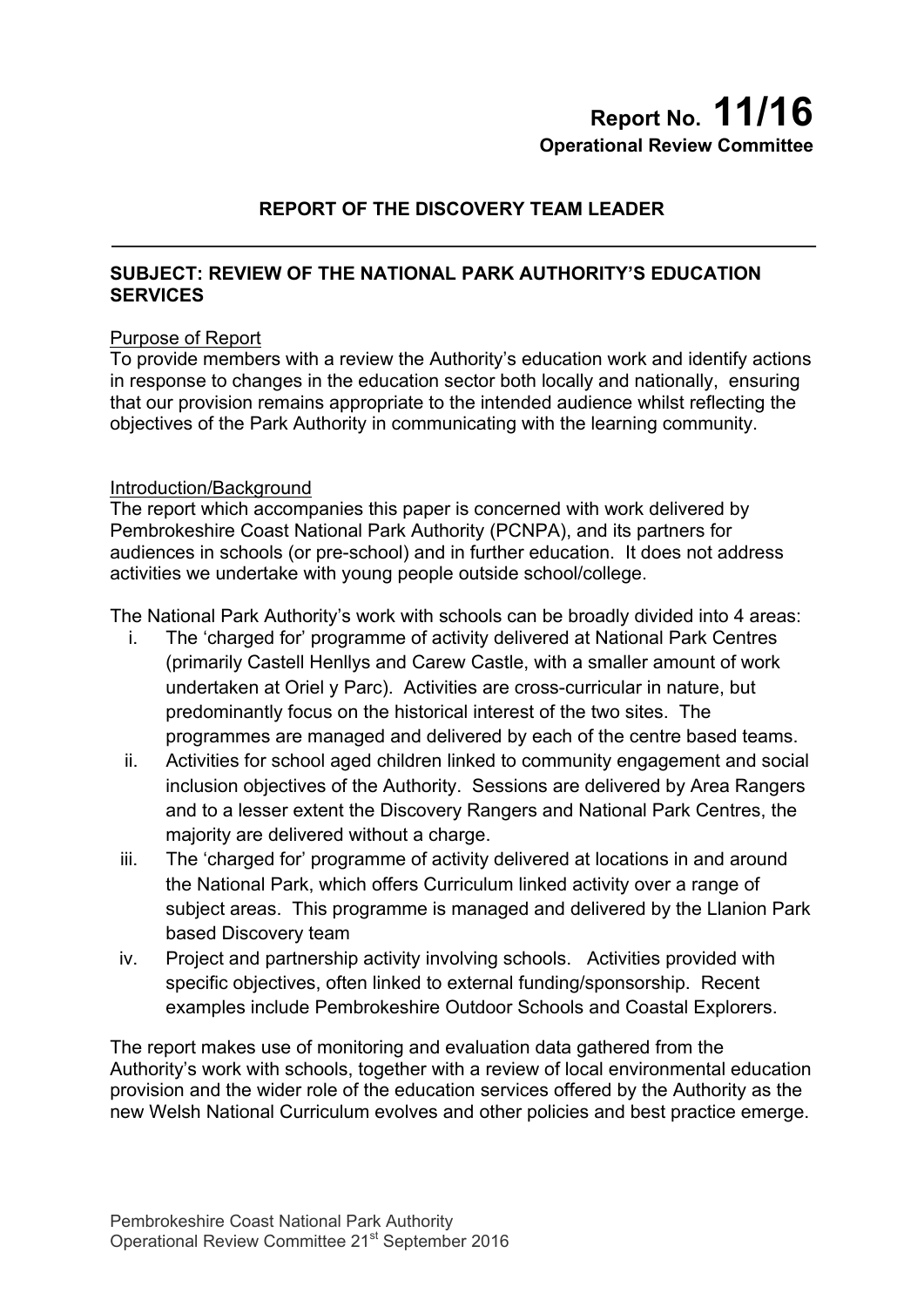### **Comparisons**

The project took as its starting point the National Park Authority's existing education work. In reviewing the services the Authority offers to schools we were able to measure our activity against the work of others involved in outdoor/environmental education locally. In addition, the review looked at the performance of the education service against specific criteria such as income generation, numbers of pupils using the service and delivery against the National Curriculum for Wales.

Overall the service performed well. In comparison with other National Parks in the UK beneficiary numbers are high, this is at least in part due to the range of services offered; from centre based to outreach (across the National Park) and from 'free to access' to 'charged for'. However the education services of the NPA must compete for diminishing resources alongside other services and there is evidence that this is having an impact on delivery.

The development of the Pembrokeshire Outdoor Schools partnership in recent years, with the profile it has achieved amongst educationalists both locally and further afield suggests that there is value in a more collaborative approach to delivering education services. Achieving increased participation in outdoor learning, giving more young people a chance to visit the National Park and improving income streams are amongst the benefits of this approach, as well as bringing the added value of joint working (with other groups and organisations) in terms of shared resources and expertise.

The imminent launch of a new Curriculum for Wales is likely to provide new opportunities to ensure more learners visit National Parks. The education services we offer as an Authority can be adapted to make the best of this opportunity.

#### **Options**

The education services offered by the Authority are long established and highly rated by schools, teachers and pupils. The services offered cover a broad range of topics, and offer opportunities across the National Park for learners.

Education work is delivered by several of the engagement teams across the Authority, but lacks any real central co-ordination, a situation which could lead to inefficiencies in the way the services are managed. There are indications that there is duplication of effort and opportunities missed in terms of shared expertise, joint planning and marketing for example.

A clarity of purpose with regard to the services provided for schools might give more focus to the work. This should come from senior management making the links between corporate objectives and the role of activities for schools within the Authority's wider operations. Some of the more community focused work with schools could be more clearly linked to corporate objectives or specific outcomes, for example promotion of outdoor learning and support for the Pembrokeshire Outdoor Schools approach to work in this area.

One of the concerns with regard to the Authority's work with schools has been the apparent competition across the National Park and the wider area of West Wales with regard outdoor/environmental education provision. However, our review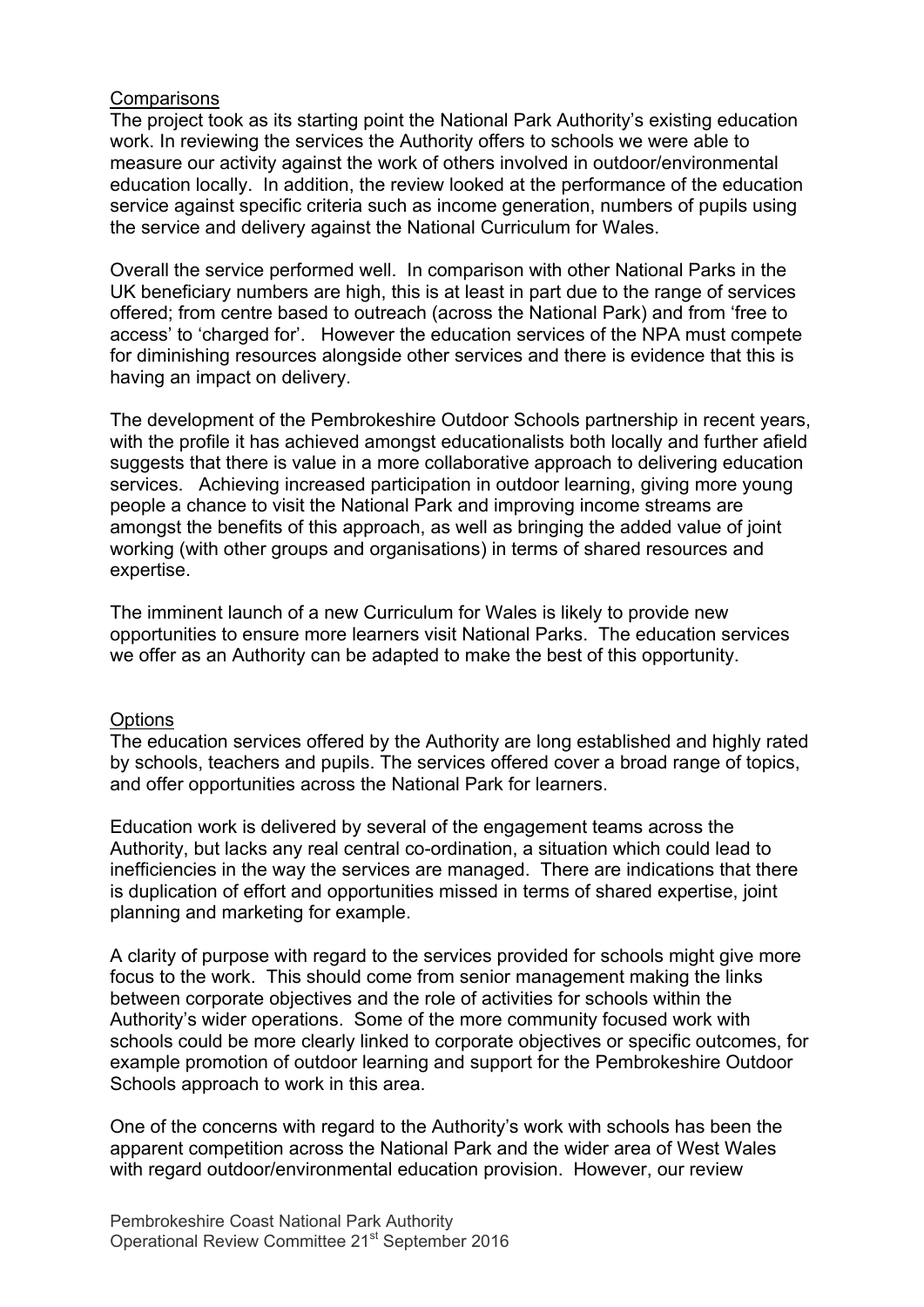suggests that although there are many groups and organisations offering education activities in some form, most occupy niches that are slightly different to that occupied by the NPA services. There are clear areas of competition, Carew Castle and Pembroke Castle for example and the 'free to access' services offered across the National Park, which are sure to reduce the demand for our 'charged for' programme. Others though, focus on providing residential experiences or cover different aspects of the National Curriculum, Education for Sustainability and Global Citizenship for example. However the outdoor/environmental education sector is changing in response to new demands and the National Park Authority needs to be to respond to this effectively. Improved collaboration and partnership with other providers might be part of this approach.

The services offered need to keep pace with changes to the National Curriculum in Wales and other influences on our work. Improved evaluation and monitoring of the services we offer will help give the Authority a better understanding of how well it is performing.

### Financial considerations

The education service performs poorly from a commercial perspective when compared to income generation activity elsewhere within the Authority, but outdoor and environmental education services offered to schools rarely offer the opportunity to establish significant income streams and most commonly become subsidized services. Perhaps more significantly, there has in recent years been a pattern of reduced income (year on year) from the education services we offer. The reasons for this are unclear, it may be directly as a consequence of reduced demand for the type of services we offer, but could also be as consequence of ineffective marketing or the limitation of staff resources available to undertake the work.

There may be options to reduce costs if we are able to adopt a more co-ordinated approach to management of education services.

#### Risk considerations

The education work we deliver is dependent upon core funding other than project based activity (only the Outdoor Schools project receives external funding at present). Whilst some income is derived from activity it is small compared to costs and so where priority is given to income generation the Authority's work with schools might suffer as a consequence.

Demand for the services we offer seems unlikely to diminish greatly in the coming years, particularly if the emphasis of the new Welsh Curriculum encourages thematic and cross-curricular learning which could play to the strengths of a strong offer from the education team(s).

One of the concerns is that the expertise of educators is lost to the Authority, with the consequence, for example, that we are less able to respond to the demands of a changing Welsh Curriculum or ensure the continuous evaluation/innovation that is required to ensure we maintain the high quality education services expected of PCNPA. The most recent changes to team management at NPA Centres may have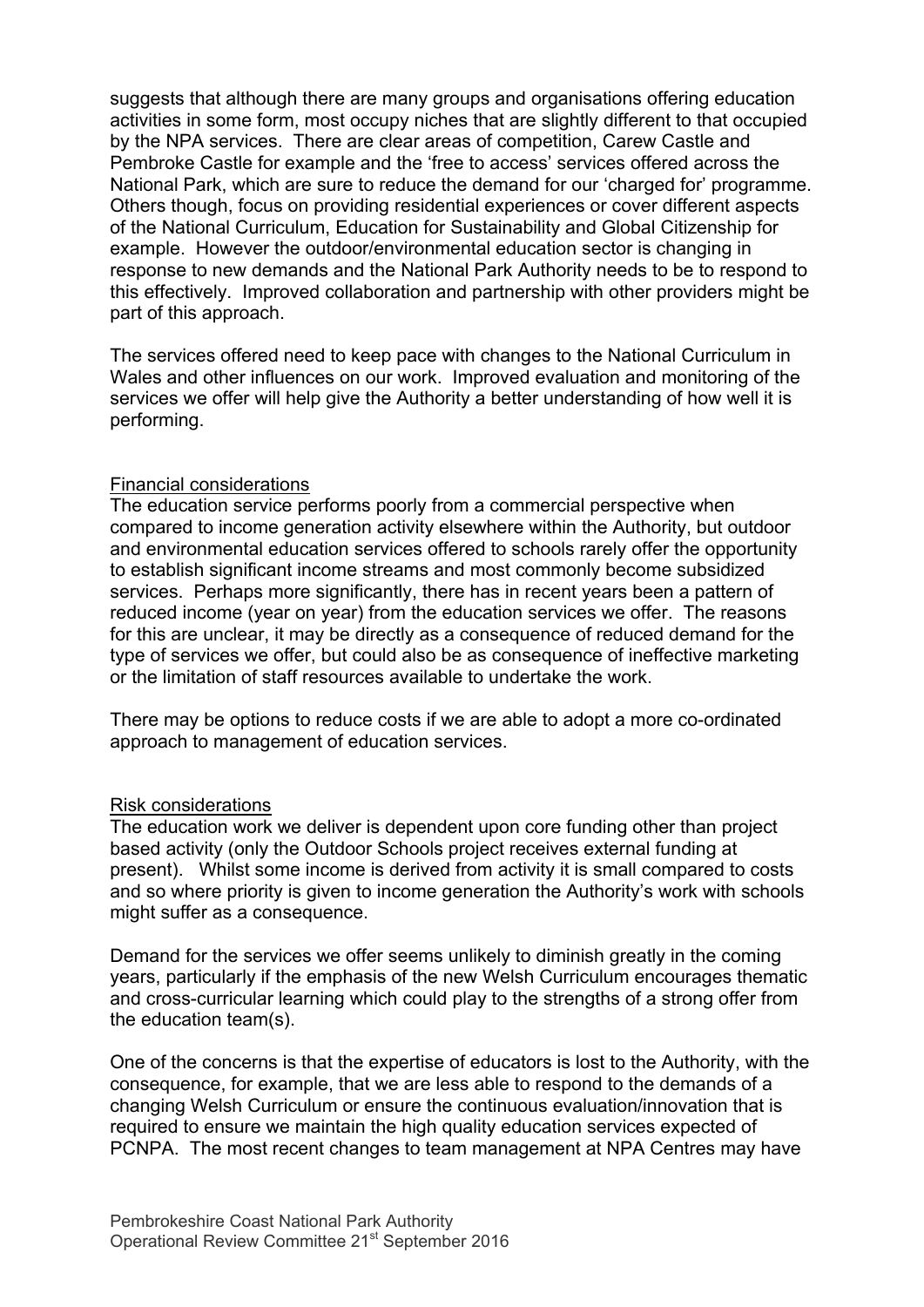lessened the expertise available in managing and developing the education work undertaken at these facilities.

### **Compliance**

The Authority's education services are linked to the requirements of the Welsh National Curriculum and support the role required of public bodies by the Wellbeing of Future Generations Act. The services comply with the Welsh Language Standards (2016) and we are able to offer at least part of our programme in the medium of Welsh. The Authority's education services could be more clearly aligned to corporate objectives.

### Human Rights/Equality issues

Our Education services address key equality issues in terms of access to the natural heritage of Wales and contributed to the Pembrokeshire Coast National Park Authority's own Equality Plan.

### Biodiversity implications/Sustainability appraisal

Our education services have no discernible negative impact on biodiversity in the National Park. The content of educational programmes contributes to increased awareness of biodiversity in Pembrokeshire (amongst new audiences) and involves participants in positive actions which support biodiversity.

#### Welsh Language statement

Our Education programmes provide a platform to engage with a range of groups and communities in the medium of Welsh.

### **Conclusion**

See the conclusions in Section 6 of the **Review of the National Park Authority's Education Services** (attached).

#### Recommendation

To consider the full report and its recommendations - see attached.

#### Background Documents **Review of the National Park Authority's Education Services (2016) see attached report**

*(For further information, please contact Graham Peake (email: grahamp@pembrokeshirecoast.org.uk)* 

*Author: Graham Peake, Discovery Team Leader*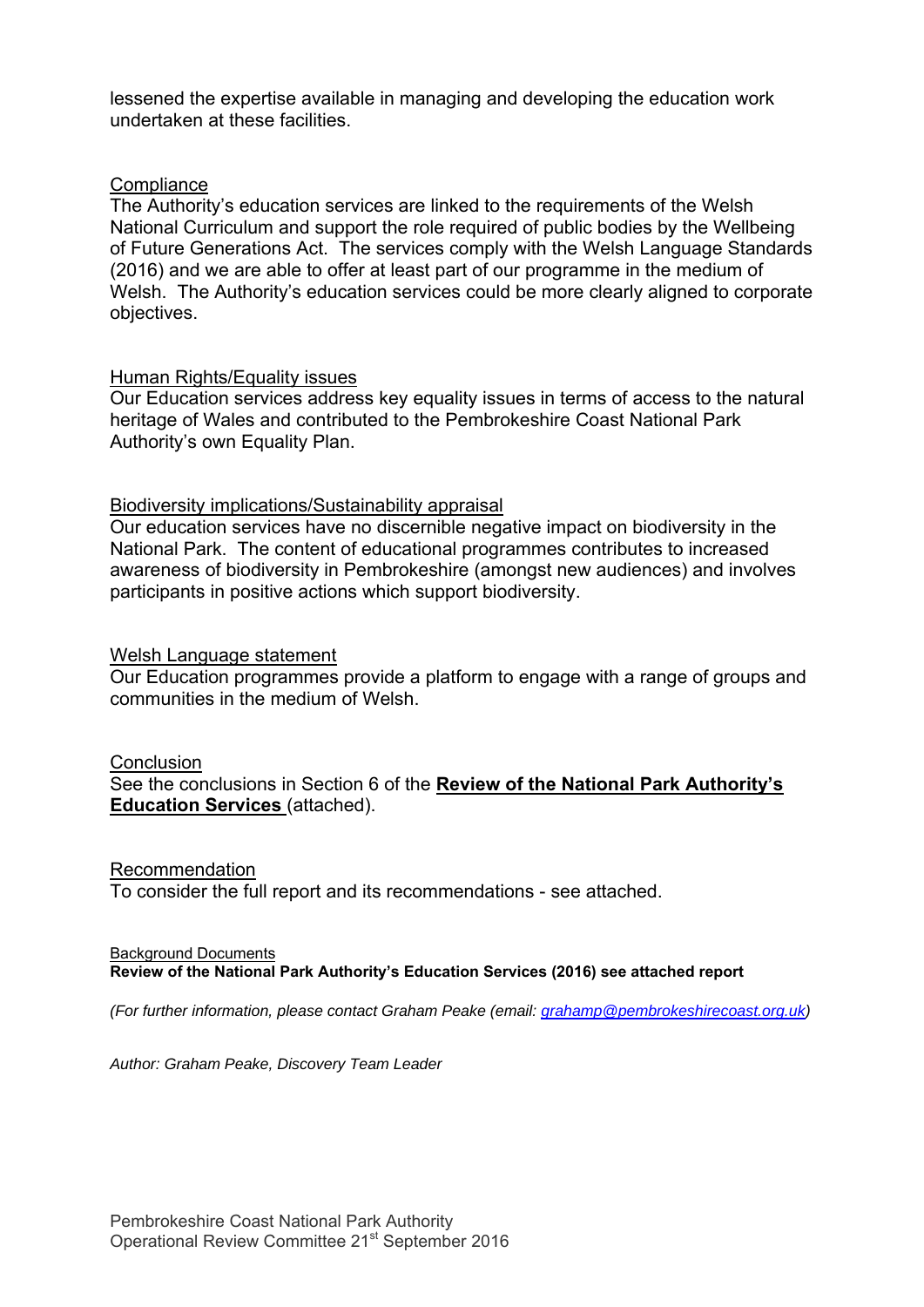# **Pembrokeshire Coast National Park Authority**



## **Review of the National Park Authority's Education Services**

### **1. Scope of report**

The report is concerned with work delivered by Pembrokeshire Coast National Park Authority (PCNPA), and its partners for audiences in schools (or pre-school) and in further education. It does not address activities we undertake with young people outside school/college.

The National Park Authority's work with schools can be broadly divided into 4 areas:

- i. The 'charged for' programme of activity delivered at National Park Centres (primarily Castell Henllys and Carew Castle, with a smaller amount of work undertaken at Oriel y Parc). Activities are cross-curricular in nature, but predominantly focus on the historical interest of the two sites. The programmes are managed and delivered by each of the centre based teams.
- ii. Activities for school aged children linked to community engagement and social inclusion objectives of the Authority. Sessions are delivered by Area Rangers and to a lesser extent the Discovery Rangers and National Park Centres, the majority are delivered without a charge.
- iii. The 'charged for' programme of activity delivered at locations in and around the National Park, which offers Curriculum linked activity over a range of subject areas. This programme is managed and delivered by the Llanion Park based Discovery team
- iv. Project and partnership activity involving schools. Activities provided with specific objectives, often linked to external funding/sponsorship. Recent examples include Pembrokeshire Outdoor Schools and Coastal Explorers.

The document aims to review recent activity in this area and identify actions in response to changes in the education sector both locally and nationally, ensuring that our provision remains appropriate to the intended audience whilst reflecting the objectives of the Park Authority in communicating with the learning community.

The report makes use of monitoring and evaluation data gathered from the Authority's work with schools, together with a review of local environmental education provision and the wider role of the education services offered by the Authority as the new Welsh National Curriculum evolves and other policies and best practice emerge.

# **2. Background**

Since their establishment, National Parks have provided a place for high quality learning experiences for schools. The 'second park purpose', 'to promote opportunities for public enjoyment and understanding of the special qualities of the National Park' clearly allows for this role to be embedded in the work of National Park Authorities and their partners.

Most National Park Authorities continue to offer an education service in some form, although in some cases this is much reduced following the budget reductions of recent years. In Pembrokeshire, an education service has been provided by the Authority since at least the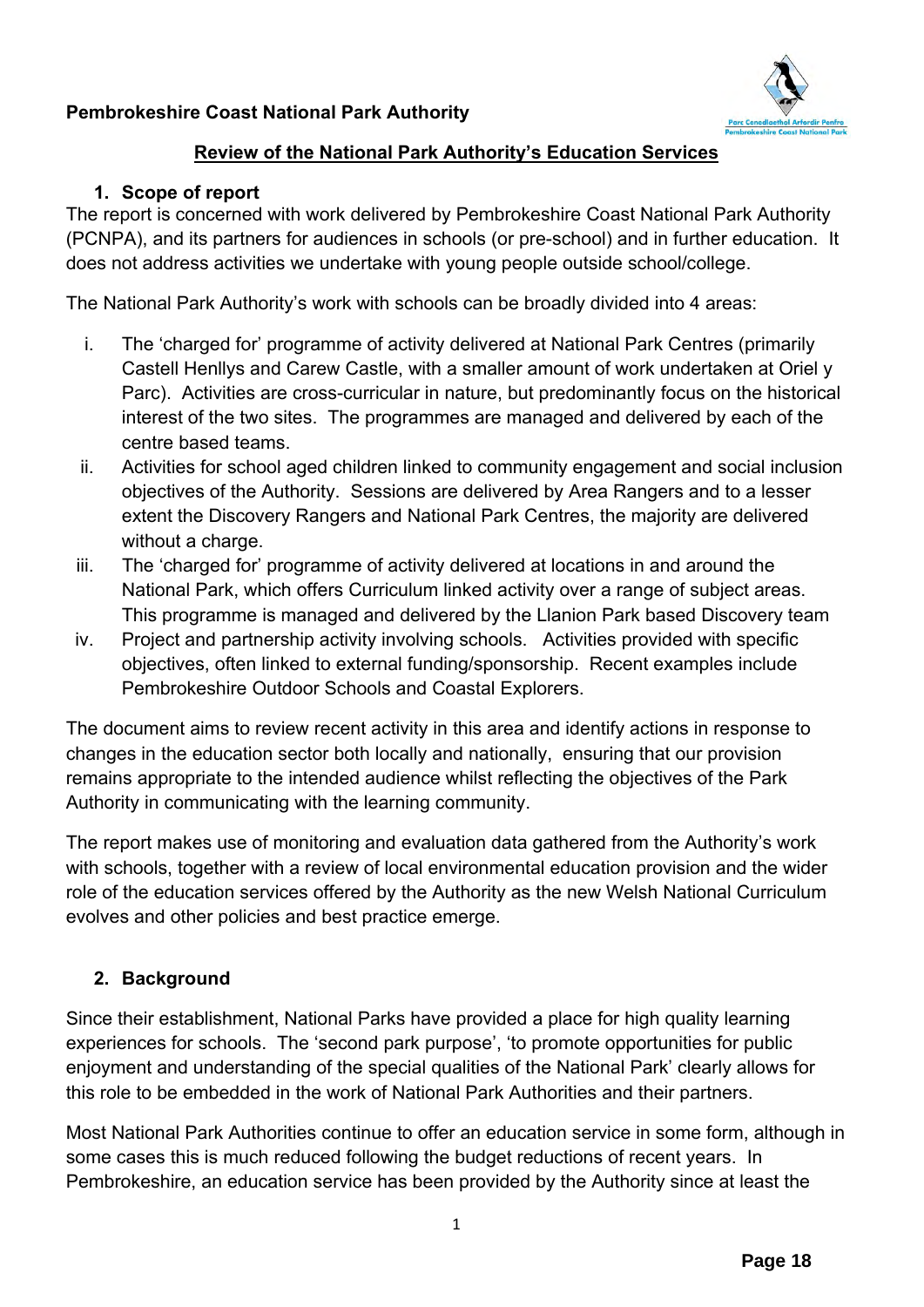1980's. This has evolved and developed, influenced by curriculum changes, the work of the wider outdoor learning sector in Pembrokeshire and internal drivers over the intervening years. The following section describes the current Education Service offered by Pembrokeshire Coast National Park Authority.

# **3. The Authority's Education Services**

As described in the previous section the Authority works with schools and colleges is delivered in four broadly distinct ways. These are described in detail below. At present there is no central co-ordination of this activity, with several team leaders having job descriptions that include 'the management, development and delivery' of some aspect of the Authority's work with schools. **Figure 1** illustrates the role of National Park teams in delivering parts of the NPA's education service.

# **i). Centre based education programme**

Castell Henllys and Carew Castle offer a 'charged for' programme of activity which is crosscurricular, but where the main focus is on children experiencing 'living history' at the two sites. The programmes are managed and delivered by each of the centre based teams. With programmes making use of role play, activities and costumed interpretation to explore everyday life in an historical context – at Castell Henllys, the Iron Age, at Carew Castle, Tudor times. Education programmes at both sites explore themes around environmental sustainability, culture and lifestyle, making use of comparisons between modern times and historical times. At Castell Henllys education activities are being developed which make use of the wider site, its ecology and habitats.

The delivery teams at both Castell Henllys and Carew Castle are experienced, with a good knowledge of the historical aspects of each site, most are also involved providing tours of the site for groups other than schools.

Castell Henllys accounts for largest number of education visits (both in terms of numbers of children and numbers of sessions) across the National Park Authority's education programmes. This is in part due to the uniqueness of the experience at Castel Henllys, there is nowhere else that provides education programmes focusing on this historical period in such a 'hands-on' way. As a consequence some schools travel a significant distance to visit Castell Henllys, although the majority of visiting schools are drawn from Carmarthenshire, Cerdigion and Pembrokeshire. **Table 2** below sets out performance data for the NPA's work with schools over all of its programmes.

At Oriel y Parc the offer to schools has been limited except for the very well established Dragon's Day parade workshops held at the centre every January / February. This year from March to September the targeted budget through the Aspire programme (linked to the Constable exhibition) enabled Oriel y Parc to provide transport and workshops for schools with all costs covered, these where developed/led by a Discovery Ranger with some aspects delivered in partnership with the St Davids Cathedral ' learning department'.

In terms of centre based facilities on offer at National Park Centres – something that schools rate highly when evaluating their outdoor learning experiences – all three centres provide coach parking and toilets. Castell Henllys can provide an outdoor classroom (with cover),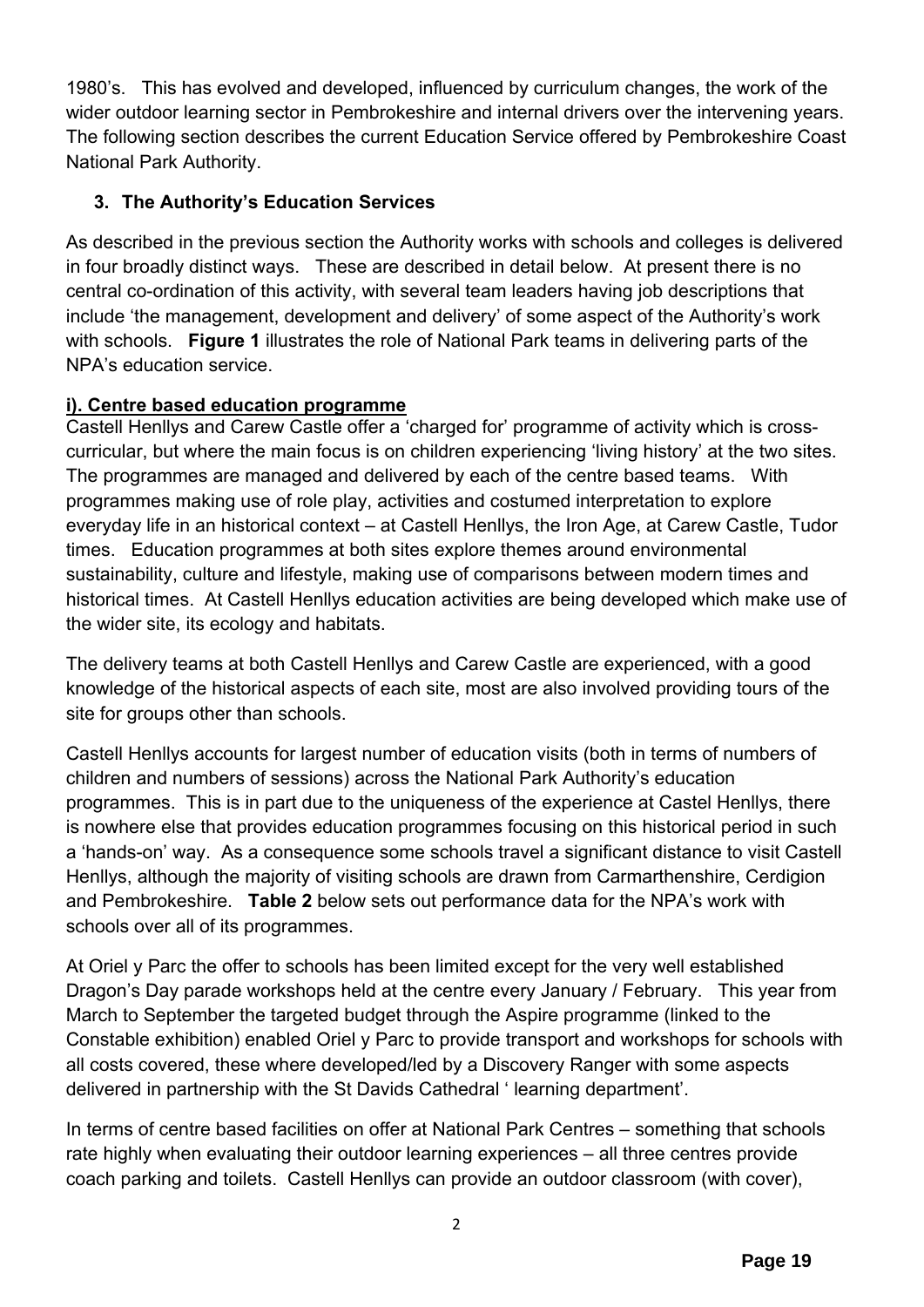however only Oriel y Parc can provide a well-equipped 'classroom' to support the delivery of learning experiences. The vast majority of opportunities can be delivered in either Welsh or English at NP centres.

Both Area Rangers and Discovery Rangers sometimes use centre based facilities in delivering activities for schools, often using a centre to deliver part of a session or making use of the centre as a gathering/stop-off point as part of a day or half/day programme.

The Discovery Rangers have in recent years been working alongside National Park centre based education teams to support them in developing/broadening their offer for schools, with a particular emphasis on extending to a wider/cross-curricular offer

# **ii). Community engagement and social inclusion work with schools**

National Park Rangers offer activities for school aged children linked to the community engagement and social inclusion objectives of the Authority. These sessions are usually offered free of charge, indeed all of the Authority's education work was free to access until 2011, when it was agreed that a charge should made for the Curriculum linked programme (see **Table 3** below). Education work focussing on engagement and social inclusion is predominantly delivered by Area Rangers and to a lesser extent the Discovery Rangers. The offer covers a wide range of themes and activity, from school assemblies to practical volunteering activity at locations across the park. Audiences for these activities also vary from young children through to students from the local college. Activities include:

- Help and advice to schools wanting to develop their grounds or make greater use of the local area for activities. This is offered to any school that requests it and has been tailored to the Outdoor Schools programme (see below) in recent years.
- A community focused link to local schools to encourage them to make use of their locality and the National Park on their doorstep. Rangers try and call into schools in or close to their area regularly as their role is a first point of contact with the National Park for all community groups and organisations. These links include supporting eco-clubs or Duke of Edinburgh award groups, providing practical activities for Welsh Baccalaureate courses and taking pupils on walks to explore local sites, new paths or to look at significant issues in their locality.
- Opportunities for older pupils and students to engage in practical work projects. These sessions are usually provided for pupils who have additional learning, social or behavioural needs and practical work provides the means to develop team work and social skills. Pupils often respond positively in the calming outdoor environment and rangers are seen as positive role models. These groups, both primary and secondary are forming an increasingly large part of the Rangers schools delivery. Most sessions are supported by Youth Workers and Rangers lead Agored accredited courses with the Youth Worker in one secondary school.
- Sessions of practical or teaching activity for further/higher education groups, from practical skills NVQ students to colleges and universities. The most significant part of this work is with engagement groups from Pembrokeshire College.

Where social inclusion work has been project funded, there has been additional engagement with pupils and schools. A recent example of this was the' Your Park' project, funded by the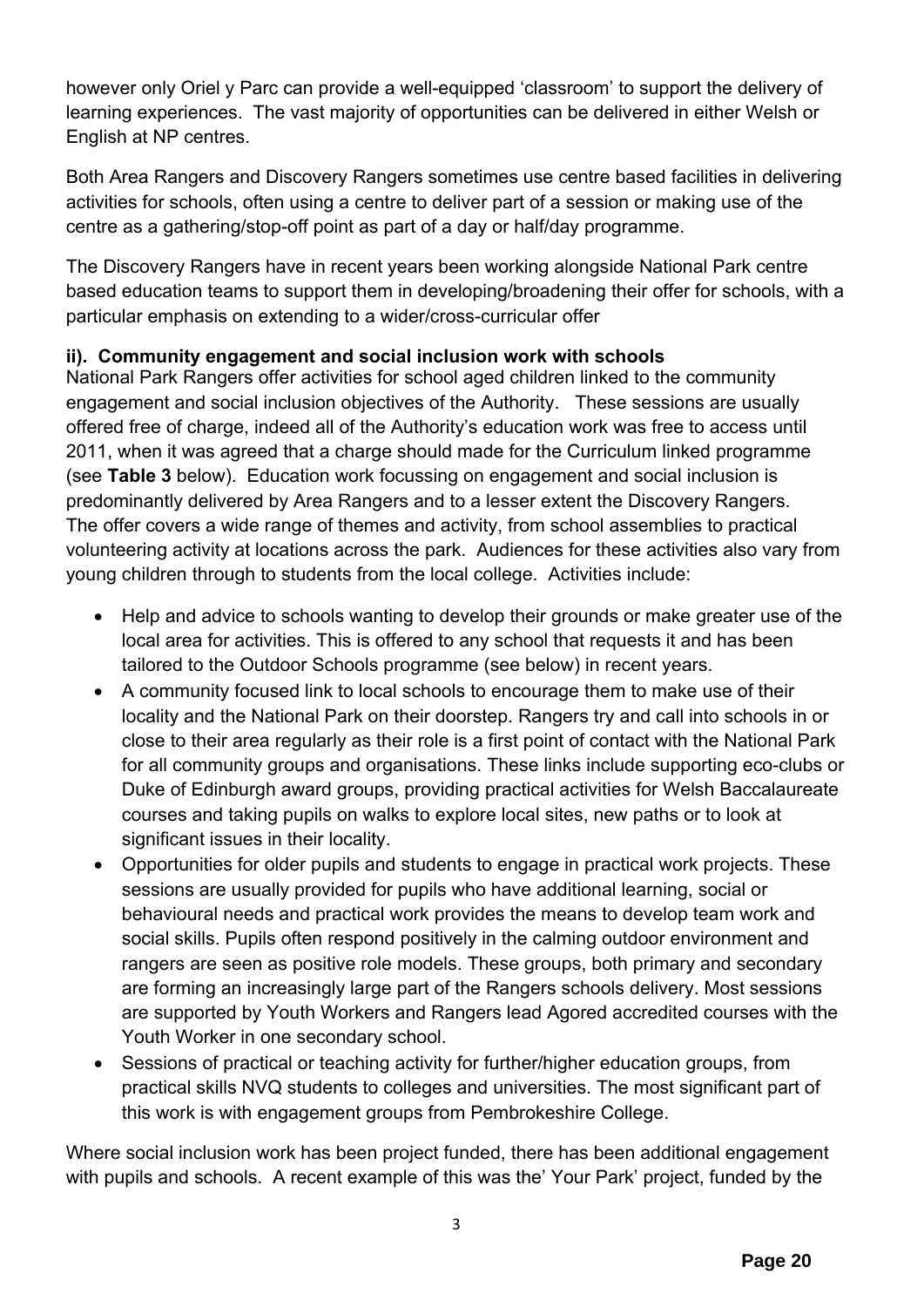Big Lottery from 2012-16, which work with local students/pupils with a range of additional needs.

Area Rangers deliver some of the sessions as part of the 'charged for' NPA Education Programme, however in recent years they have been asked to deliver a diminishing number of these.

# **iii). Outreach Education programme for schools**

The National Park Authority have been able to offer and outreach education programme for schools for many years, providing access to curriculum linked learning experiences at some of the best locations across Pembrokeshire Coast National Park. In recent times this has become a charged for service, co-ordinated through the Discovery Team based at Llanion Park.

The programme offers a wide range of activities to both local and visiting schools. These activities include classroom and school ground activities as well as field trips to a range of habitats/locations. The Service is available to primary schools, secondary schools and those involved in higher education. The 2015/16 programme included the following sessions offered to schools:

- Bespoke Sessions \*tailored to the specific requirements of a school group in terms of content
- Beach Habitat
- Freshwater Habitat
- Bluebells and Bumblebees
- Woodland Habitat
- Coastal Processes
- A Place of Myth and Mystery \*Linked to specific locations in the National Park, Nevern Castle for eg
- The River Trip \*from source to sea, this activity links in the Geography Curriculum at KS2-3
- GCSE and A Level Controlled Assessments \*the demand for field trips from local schools is increasing, particularly in Geography, but also Biology

As part of the Curriculum linked programme Discovery Rangers also deliver INSET days and provide advice to local teachers.

Whilst the majority of the sessions are delivered by Discovery Rangers, the Area Ranger team also contribute to the delivery of this programme. In the academic year 2015-16, 28% of sessions were delivered by Area Rangers.

# **iv). Project and partnership activity involving schools.**

The National Park Authority has been involved in a range of projects and initiatives with a clear focus on school audiences. Some of this work has been delivered in partnership with other organisations, however the National Park Authority has undertaken a significant amount of project based education work independently. The following are examples of recent project and partnership work with which the NPA had some involvement: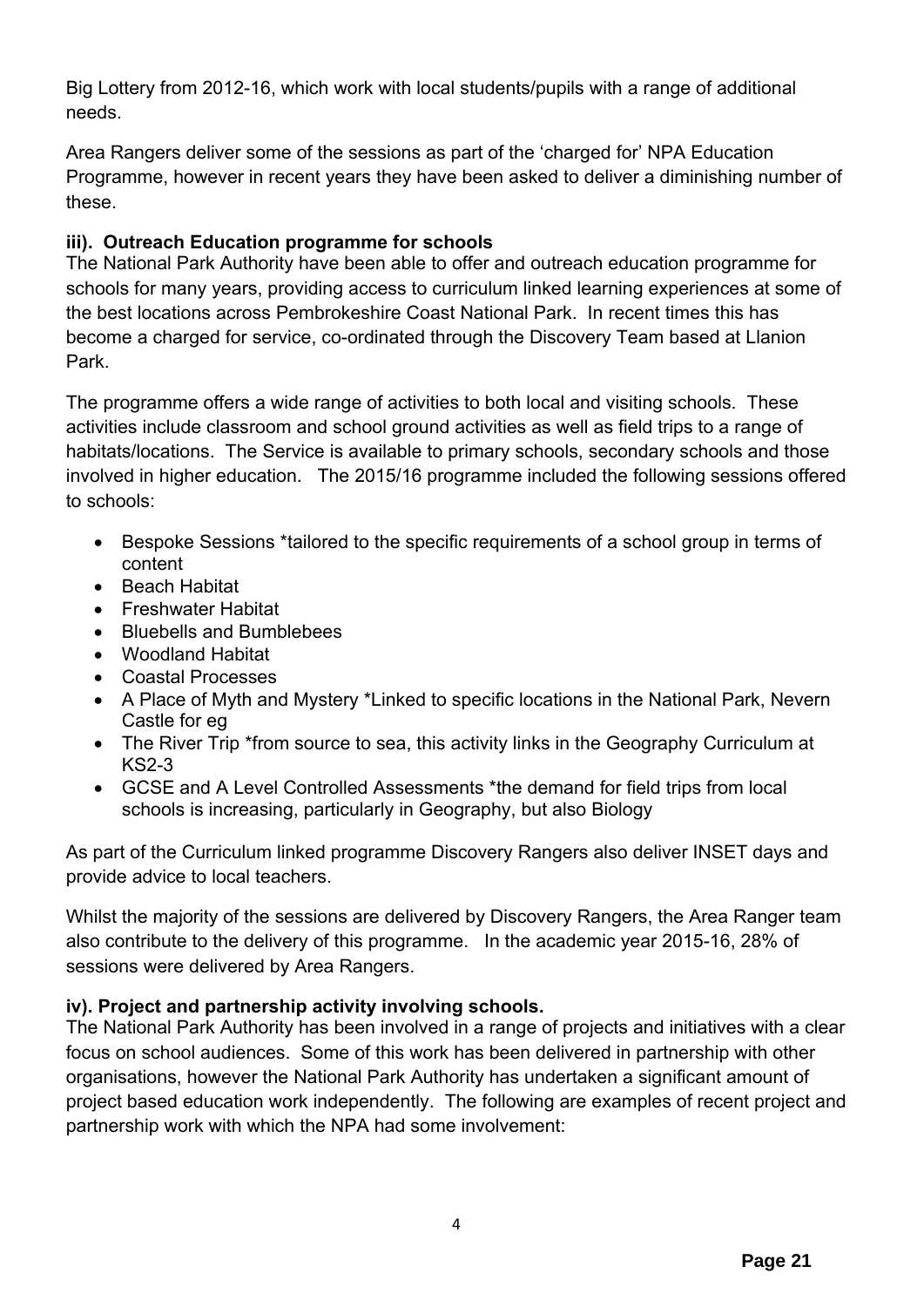| Project/                                       | Lead         | <b>Brief Description</b>                                                                                                                                                                                                                                                                                                                                                 | <b>Charged</b>                                                                         | <b>Period</b>      |
|------------------------------------------------|--------------|--------------------------------------------------------------------------------------------------------------------------------------------------------------------------------------------------------------------------------------------------------------------------------------------------------------------------------------------------------------------------|----------------------------------------------------------------------------------------|--------------------|
| <b>Initiative title</b>                        | organisation |                                                                                                                                                                                                                                                                                                                                                                          | for?                                                                                   | active             |
| Pembrokeshire<br><b>Outdoor Schools</b>        | None         | The partnership was established to<br>promote outdoor learning in<br>Pembrokeshire. In 2016 a part-time<br>officer was appointed with SDF,<br>Bluestone Foundation funding - the<br>post is overseen by the National<br>Park Authority who also chair the<br>partnership at present.                                                                                     | Schools<br>are not<br>charged<br>for<br>access<br>to<br>Outdoor<br>Schools<br>services | 2011 to<br>present |
| Hoot                                           | <b>PCNPA</b> | A short project for schools set-up to<br>promote understanding of barn<br>owls, their conservation and ecology<br>funded by CCW (now part of NRW).                                                                                                                                                                                                                       | <b>No</b>                                                                              | 2013               |
| Coastal<br><b>Explorers</b>                    | <b>PCNPA</b> | Project funding linked to the<br>National Trail helped schools<br>access the Pembrokeshire Coast<br>Path and gain a better<br>understanding of the coastal areas<br>of the National Park                                                                                                                                                                                 | <b>No</b>                                                                              | 2012-13            |
| Grow it, Cook It,<br>Eat It                    | <b>PCC</b>   | An initiative to promote healthy<br>eating and lifestyle targeted at<br>primary schools in Pembrokeshire.<br>NPA education staff delivered<br>sessions looking at 'wild food' and<br>the impact of food production on the<br>environment.                                                                                                                                | <b>No</b>                                                                              | 2011-12            |
| Pembrokeshire<br>Sustainable<br><b>Schools</b> | <b>PCC</b>   | Sustainable Schools seek to<br>promote both a sustainable<br>approach to school management<br>and 'education for sustainable<br>development and global citizenship<br>(ESDGC)' amongst the school<br>community. NPA help with the<br>assessment of schools in measuring<br>their progress in relation to the<br>above and contribute to activities<br>that promote ESDGC | <b>No</b>                                                                              | Ongoing            |

**TABLE 1 – Project and Partnership activity**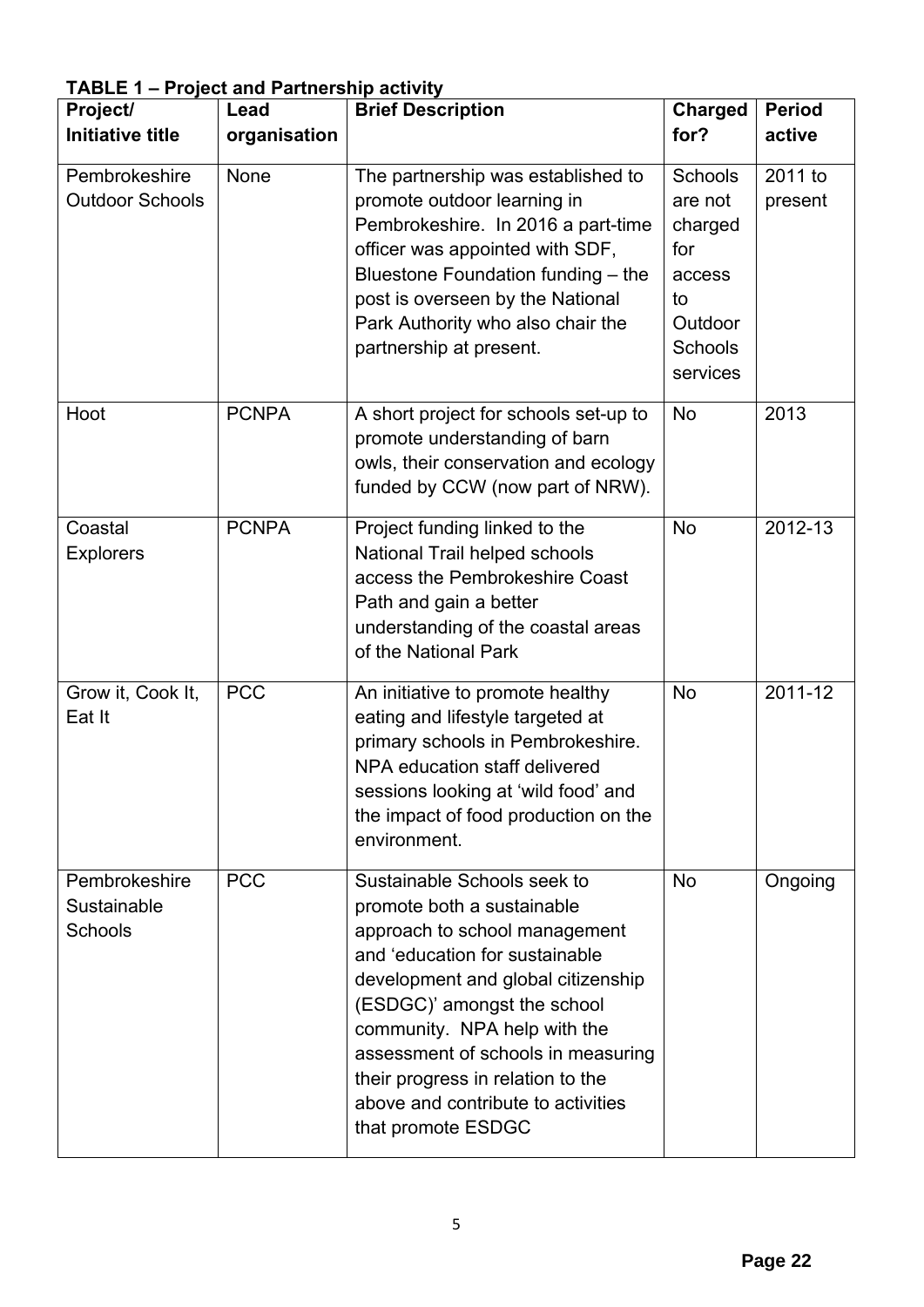| Eco-schools | <b>Keep Wales</b> | Eco-schools shares similar goals to  | No | Ongoing |
|-------------|-------------------|--------------------------------------|----|---------|
|             | Tidy              | Sustainable Schools, but is a world- |    |         |
|             |                   | wide initiative. NPA staff support   |    |         |
|             |                   | Eco-schools in assessing their       |    |         |
|             |                   | progress in relation to Eco-schools  |    |         |
|             |                   | goals and contribute to activities   |    |         |
|             |                   | that promote ESDGC                   |    |         |
|             |                   |                                      |    |         |

Projects and partnerships are often linked to external funding with the activities provided focusing on achieving specific objectives (see above). This approach can reduce the demand on internal resources and provides opportunities to pilot new approaches to our education work, creating new partnerships/collaborations through which to engage with schools. However, external funding is usually time limited, which means new funding must always be sought in order to maintain this work.

Perhaps the most significant project/partnership in recent years has been the Pembrokeshire Outdoor Schools (PODS) initiative – a partnership with locals schools, Pembrokeshire County Council, Darwin Science, Sport Wales with support from Eco-schools, The National Trust, Field Studies Council Pembrokeshire and others. The project has received national recognition and excellent buy-in from schools. Initial funding for PODS allowed National Park Discovery Rangers to deliver INSET training to schools across Pembrokeshire, which helped promote the wider education services of the Authority and from which we were able to earn an income.

In 2016 the PODS initiative received funded from the Bluestone Foundation, SDF, Darwin Science and Health Promoting Schools to enable the appointment of an Outdoor Schools Coordinator to further develop the partnerships work with schools with the aim of encouraging more schools to spend more of their learning time in outdoor settings. The post is managed by PCNPA's Discovery Team for an initial period of 2 years until May 2017.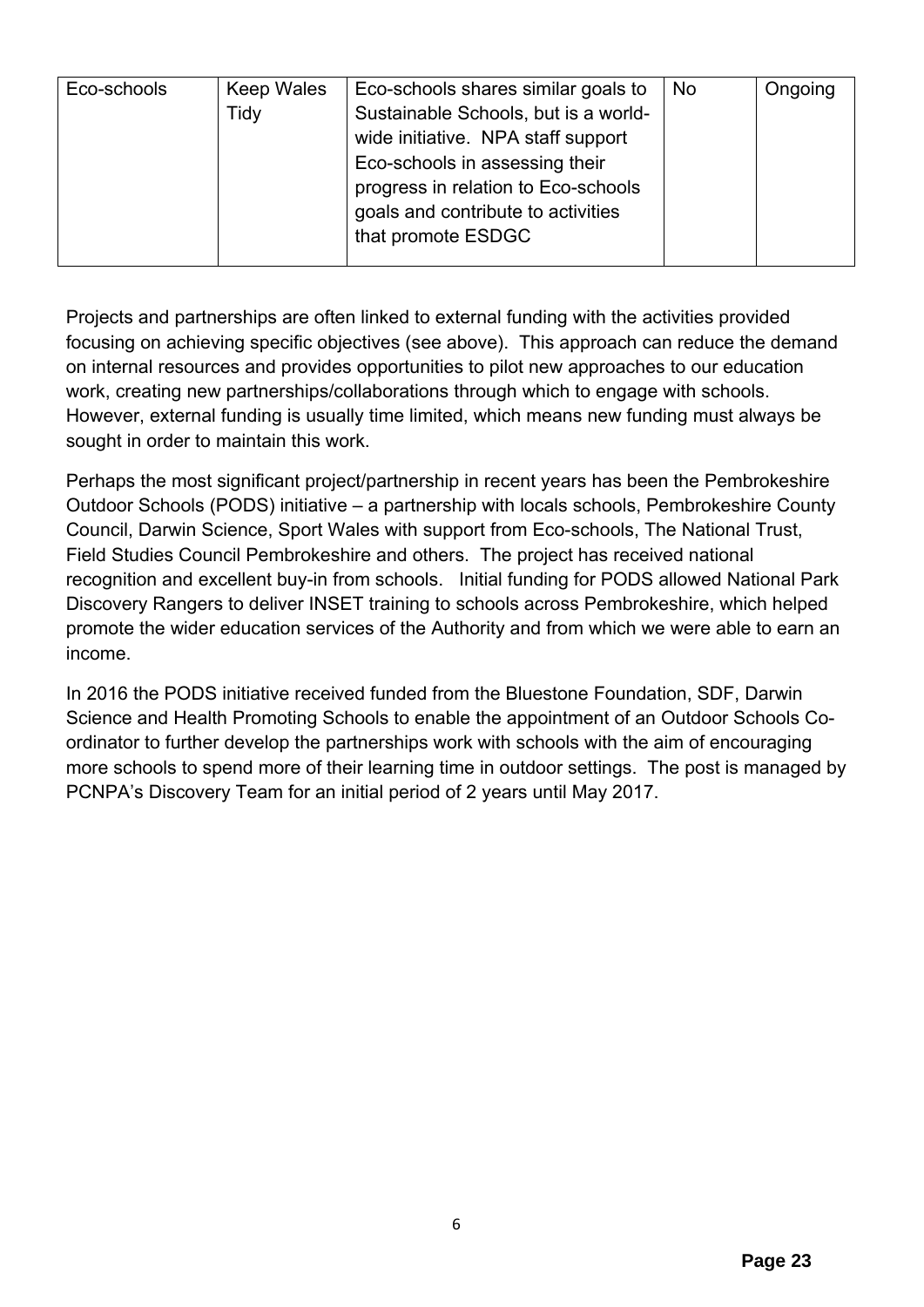

### **Figure 1. Delivery of work with schools by National Park Authority team**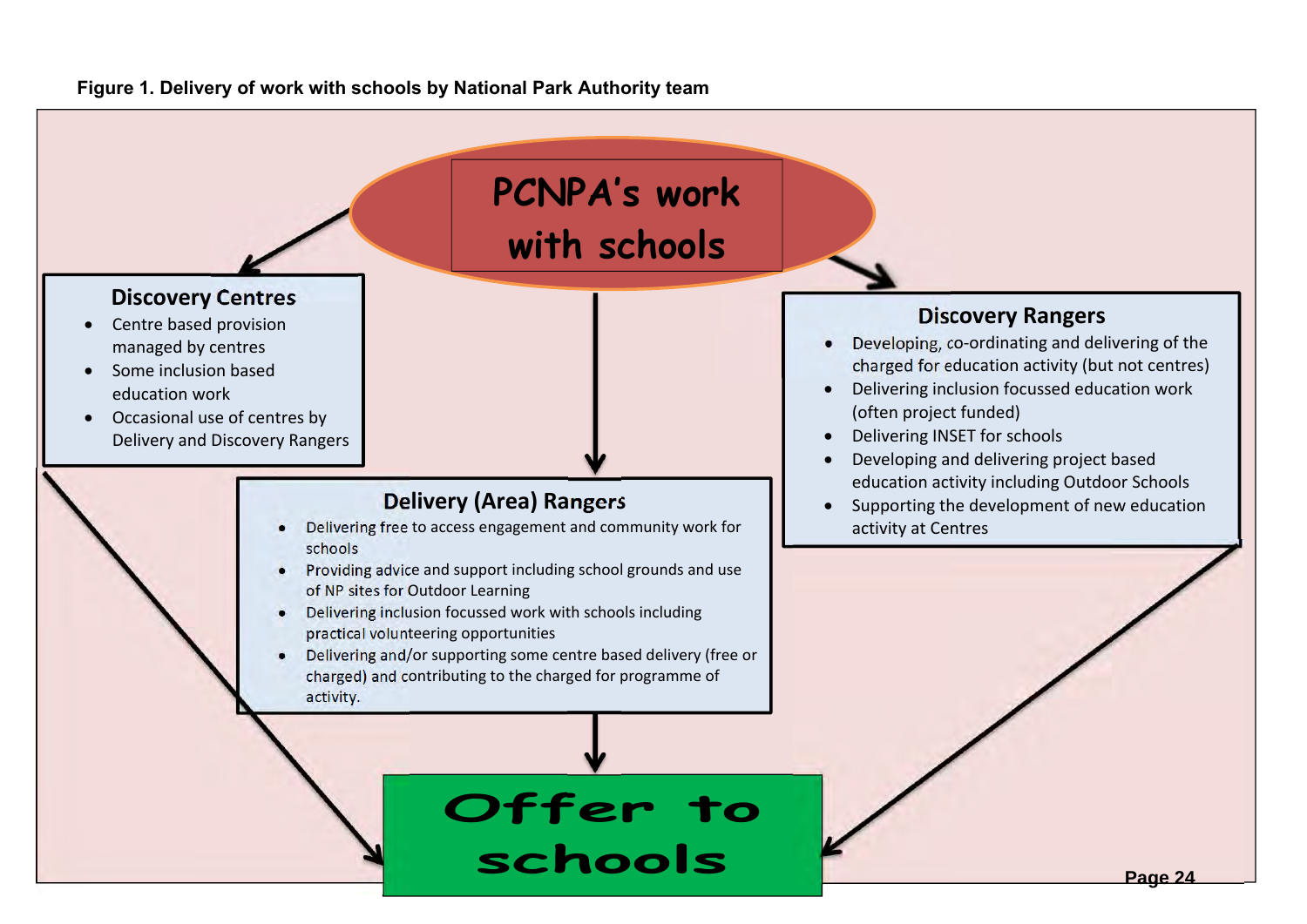### **TABLE 2 - Data on school visits by team/activity area 2013-16)**

|                                    | 2013/14  |              | 2014/15         |              | 2015/16         |              |
|------------------------------------|----------|--------------|-----------------|--------------|-----------------|--------------|
| Delivered by                       | No. of   | No. of       | No. of sessions | No. of       | No. of sessions | No. of       |
|                                    | sessions | participants |                 | participants |                 | participants |
| <b>Area Rangers</b>                | 131      | 3843         | 128             | 3305         | 138             | 2964         |
| <b>Carew Castle</b>                | 74       | 2606         | 61              | 2035         | 51              | 1916         |
| <b>Castell Henllys</b>             | 127      | 5727         | 128             | 5171         | 141             | 5528         |
| <b>Charged for programme (non</b>  | 55       | 1640         | 61              | 1778         | 53              | 1616         |
| centre based outreach              |          |              |                 |              |                 |              |
| sessions delivered by              |          |              |                 |              |                 |              |
| <b>Discovery/Delivery Rangers)</b> |          |              |                 |              |                 |              |
| <b>Oriel y Parc</b>                |          | 251          |                 | 177          | $\,$            | 622          |
| <b>Outdoor Schools and Other</b>   | 42       | 883          | 25              | 549          | 12              | 460          |
| projects (Discovery Rangers)       |          |              |                 |              |                 |              |
| <b>TOTAL</b>                       | 429      | 14950        | 403             | 13015        | 395             | 13106        |

#### **INCOME**

The main sources of income for school work are drawn from charges per child for the 'charged for' programmes at Carew Castle, Castell Henllys and the Discovery Outreach programme. In addition there is grant income from project work and occasional donations made for 'free to access' sessions.

### **TABLE 3 - Income from school sessions 2013/16**

| <b>Team</b>                        | <b>Charge rate</b>   | 2013/14 | 2014/15 | 2015/16 |
|------------------------------------|----------------------|---------|---------|---------|
| <b>Carew Castle</b>                | £3.50/child full-day | £8,393  | £5,494  | £6,029  |
|                                    | No half-day rate     |         |         |         |
|                                    | Adults free          |         |         |         |
| <b>Castell Henllys</b>             | £3.50/child full-day | £16,232 | £15,040 | £16,155 |
|                                    | No half-day rate     |         |         |         |
|                                    | Adults free          |         |         |         |
| <b>Charged for programme (non</b>  | £3.00/child full-day | £6,086  | £4,040  | £3,796  |
| centre based outreach              | £1.50/child half-day |         |         |         |
| sessions delivered by              | <b>Adults free</b>   |         |         |         |
| <b>Discovery/Delivery Rangers)</b> |                      |         |         |         |
| <b>TOTAL</b>                       |                      | £30,711 | £24,574 | £25,980 |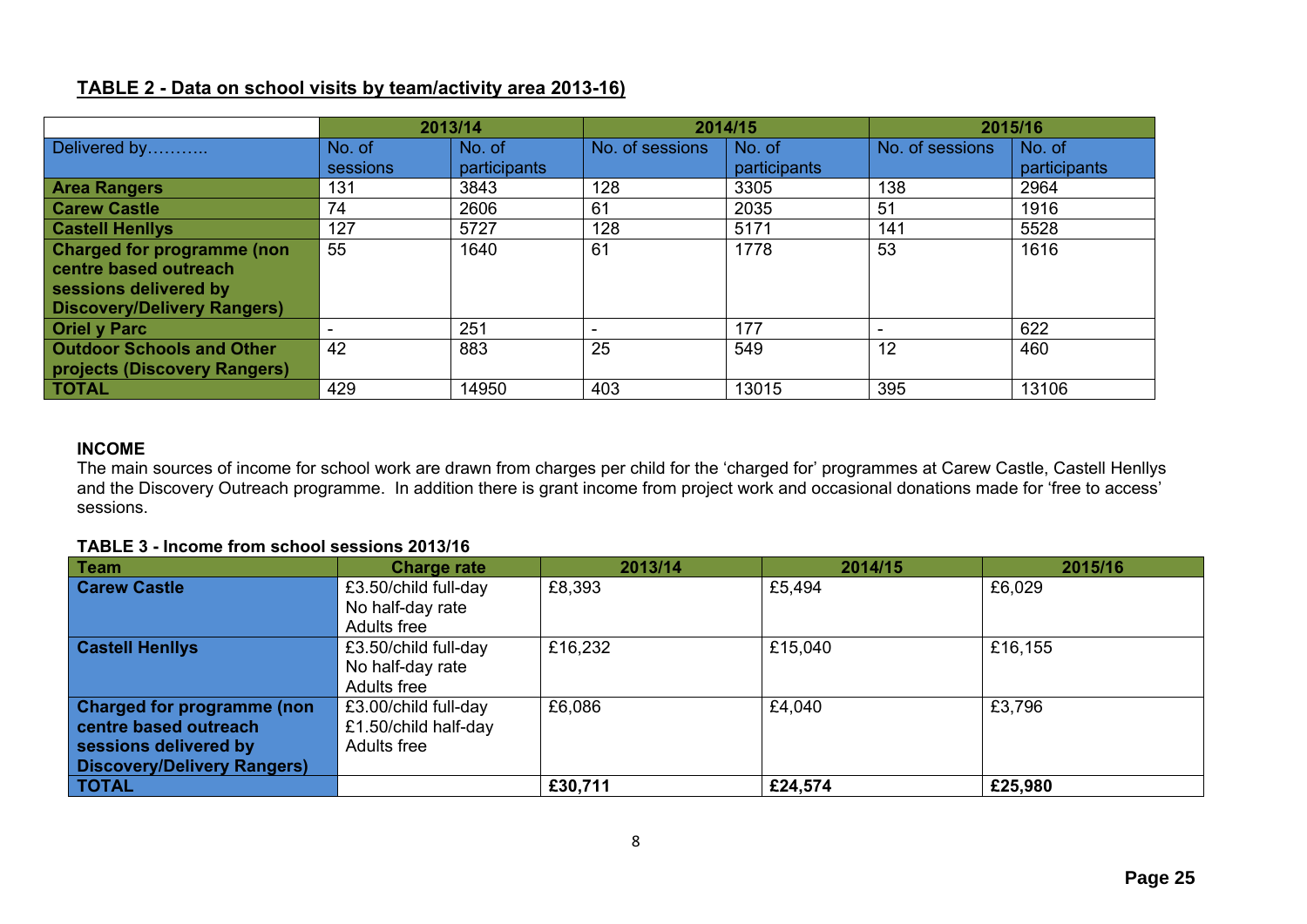### **Double Counting**

Whilst the figures provided above are considered to be reasonably accurate, there has in the past been some issues with double counting data relating to the Authority's education work. This seems to be as a result of the input of leaders from different teams to specific programmes of education activity – for example, the charged for programme is delivered by both Discovery and Area Rangers. The Authority now uses a new database which should greatly reduce the risk of double counting because of the way it collates information.

### **Staff time**

In understanding the figures above it's helpful to understand the relative staff resources applied to delivering education work across the Authority.

- The two centres at Carew and Castell Henllys employ regular Site Assistants and seasonal Site Guides to deliver their education programmes, outside the main season (when there are fewer personnel on site), staff are paid by the session to deliver school activities.
- Within the \*Area Ranger team of 4 full-time rangers, one part-time (3 days week) and a team leader around 20% of staff-time is spent on delivering work with schools.
- The Discovery Team has 2 part-time Discovery Rangers working 3 days a week each, who contribute approximately 50% of their time to working with schools. Since June of this year there is also a Pembrokeshire Outdoor Schools Co-ordinator (2 days week) working as part of the Discovery Team.

*\*The Castlemartin Ranger has not been included here since the role does not include work with schools as part of the remit* 

### **4. External factors influencing PCNPA's Education Provision**

The National Park Authority's education services have evolved and developed over many years. They have done so partly in response to a range of external factors in addition to changes prompted by internal influences. External factors can be divided into 3 key areas, each helping to shape the way the PCNPA engages with schools today.

- Government policy, Curriculum reviews, more local changes to learning in schools, technological advances, environmental change.
- The work of others groups and organisations delivering outdoor learning locally.
- Influence and good practice through the wider UK National Parks 'family'.

### **4.1 Government policy, Curriculum reviews, more local changes to learning in schools, technological advances, environmental change.**

The Wellbeing of Future Generations Act sets priorities for all public bodies in Wales, with a particular emphasis on promoting wellbeing and sustainability. Alongside the emerging new Welsh National Curriculum, these are most significant policy influences on the National Park Authority's education work.

The Welsh Curriculum review suggests a shift away from a curriculum shaped by syllabuses and disciplines toward one that emphasises key skills, capacities and competencies, with a strong emphasis on cross-curricular and thematic learning. This approach very much favours outdoor learning with all the cross-curricular learning opportunities it presents. Although there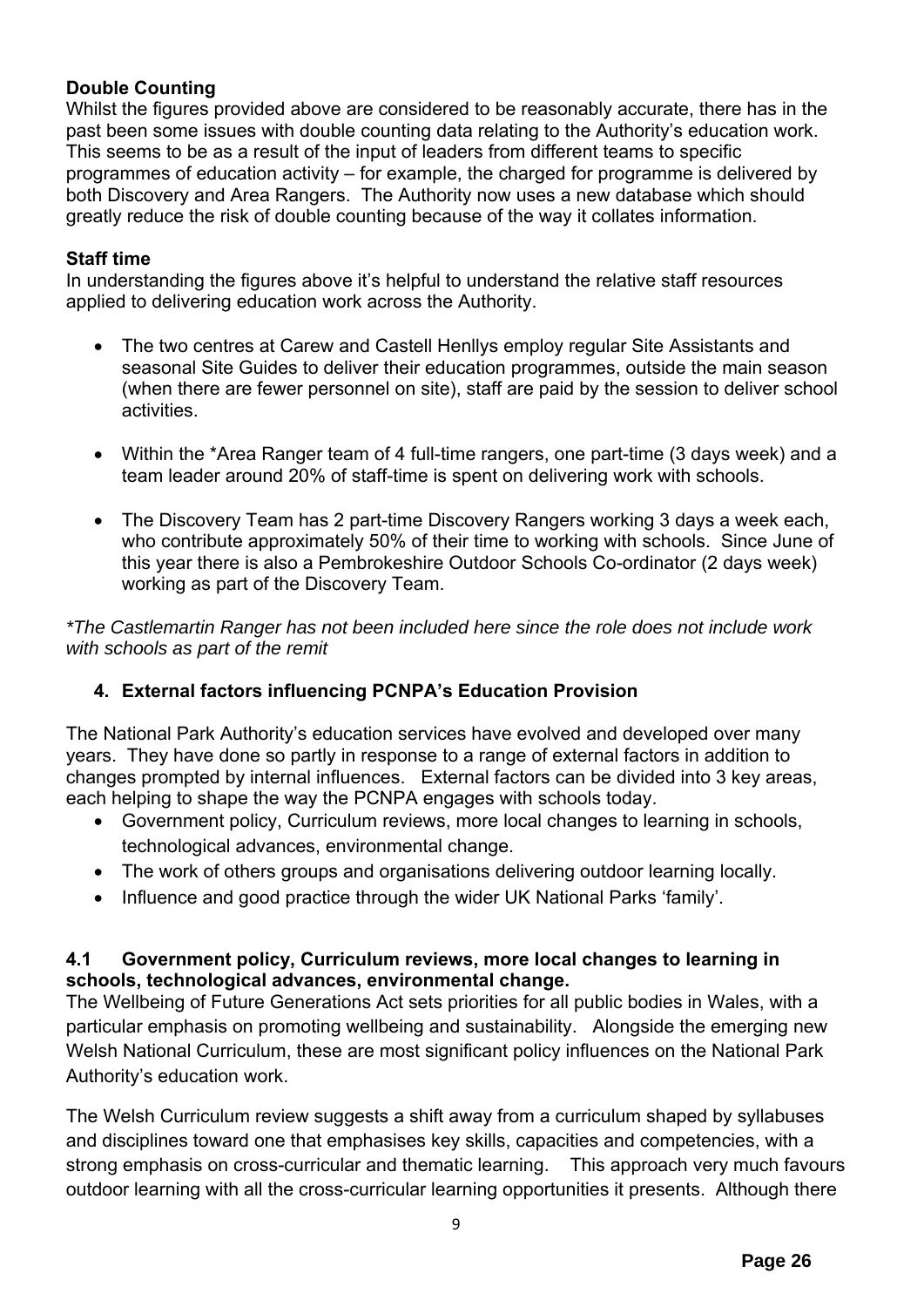are very few explicit references to outdoor learning in the initial review document (Successful Futures), we know from the roll out of Scotland's Curriculum for Excellence, which was informed by the same external advisor, that National Parks and National Park Authorities are able to play a pivotal role in developing opportunities for outdoor learning in support of this type of Curriculum. The Pembrokeshire Outdoor Schools (see below) partnership is well placed to work with the education sector to highlight local good practice in this area.

Elsewhere, we know that the health and wellbeing of young people in Wales continues to be an issue of concern and so emphasis on the benefits of outdoor activity to young people is likely to be a critical factor in determining how much time schools are prepared to allocate to spending time outdoors.

The 2016 Welsh Language Standards are also likely to influence the way Welsh National Park Authorities deliver their education services, requiring educators to deliver more of their activity bilingually. It is unclear how the Review of Designated Landscapes in Wales will impact on the way NPA's deliver their education work, but changes may provide increased impetus for collaboration and partnership between NPA's and AONBs for example.

Opportunities for partnership and a more 'joined-up' approach to working with schools may also come from the local Public Service Boards as they begin to get to grips with the requirements of the Wellbeing of Future Generations Act and local wellbeing plans.

The influence of technology is already clear in the way children learn and the outdoor learning sector must keep pace with innovations that improve/add value to the outdoor learning experience. This will be a challenge, but schools are likely to favour opportunities for learning that embrace technology in an appropriate way.

The impact of climate change and environmental issues are likely to be become an ever more significant part of the lives of young people. As such, the need to ensure that outdoor learning provides the opportunity to increase knowledge and understanding through 'active learning' in the outdoors is going to become ever greater.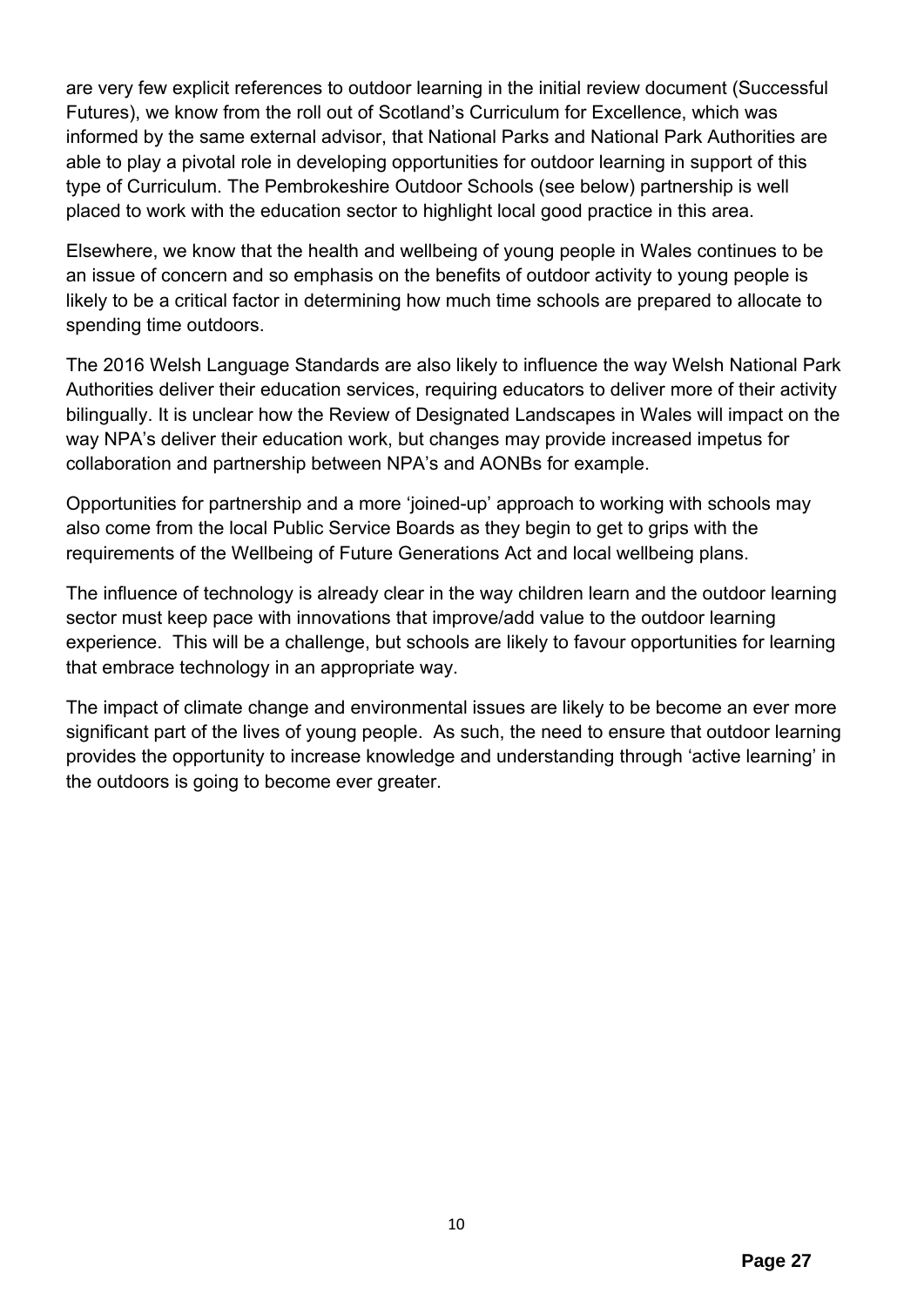# **4.2 The work of others groups and organisations delivering outdoor learning locally**

**TABLE 4** 

The table below identifies the key organisations/groups locally who are active in delivering outdoor learning. Although (as with many National Parks) there appears to be an over-supply of service providers, many occupy slightly different niches – this is shown in the table. However, given the relatively small number of schools locally (in Pembrokeshire and surrounding counties) and the logistical issues of travel for schools from further afield, outdoor learning provision is competitive, with supply probably exceeding demand.

| <b>GROUP or</b><br><b>ORGANISAT</b><br><b>ION</b> | <b>AREAS OF ACTIVITY</b>                                                                                                                                                                                                                                                                                                                                 | <b>COMPETATIVE SCOPE</b>                                                                                                                                                                                                                                                                                                                                                                   |
|---------------------------------------------------|----------------------------------------------------------------------------------------------------------------------------------------------------------------------------------------------------------------------------------------------------------------------------------------------------------------------------------------------------------|--------------------------------------------------------------------------------------------------------------------------------------------------------------------------------------------------------------------------------------------------------------------------------------------------------------------------------------------------------------------------------------------|
| <b>The National</b><br><b>Trust</b>               | Residential Education Centre with access to outdoor<br>$\bullet$<br>activities<br>Limited offer for local (non-residential) schools                                                                                                                                                                                                                      | Involved at some level in all areas of activity we are involved<br>with, the Authority works well with the NT at various levels.                                                                                                                                                                                                                                                           |
|                                                   | Large estate with access for school for independent<br>learning experiences<br>Pembrokeshire Outdoor Schools Partner                                                                                                                                                                                                                                     | At present NT appears to have limited scope to work directly<br>with local schools.                                                                                                                                                                                                                                                                                                        |
|                                                   | On site interpretation and education resources                                                                                                                                                                                                                                                                                                           |                                                                                                                                                                                                                                                                                                                                                                                            |
| <b>The Wildlife</b><br><b>Trust</b>               | Education Centre at Teifi Marshes (nr. Cardigan)<br>$\bullet$<br>offering a range of environmental education visits<br>Education Officer based at Teifi Marshes<br>$\bullet$<br>Island nature reserves and other sites provide<br>outdoor spaces for learning. School visits to Skomer<br>Island available<br>Some education resources available locally | The Wildlife Trust for South and West Wales are not at<br>present involved in the Outdoor Schools partnership<br>The Welsh Wildlife Centre on Teifi Marshes offers centre<br>based education visits for schools in North Pembrokeshire,<br>South Cerdigion. Limited competition with Castell Henllys at<br>present since the content of the education programmes on<br>offer is different. |
| <b>Darwin</b><br><b>Science</b>                   | Science based outdoor learning sessions that are<br>$\bullet$<br>free to access for local schools. Work delivered at<br>locations across Pembrokeshire, including school<br>grounds and locations in the National Park<br><b>Funded by Dragon LNG</b>                                                                                                    | Key partner in Pembrokeshire Outdoor Schools. Dragon<br>LNG/Darwin provided some matched funding toward the<br>current Outdoor Schools project.<br>Established relationship with Darwin Science means the two<br>organisations work well together.                                                                                                                                         |
| <b>Field</b><br><b>Studies</b><br><b>Council</b>  | Two Residential Education Centres at Orielton and<br>Dale Fort<br>Work largely with non-local schools - but                                                                                                                                                                                                                                              | Key partner in Pembrokeshire Outdoor Schools. Hosted the<br>2016 Outdoor Schools gathering                                                                                                                                                                                                                                                                                                 |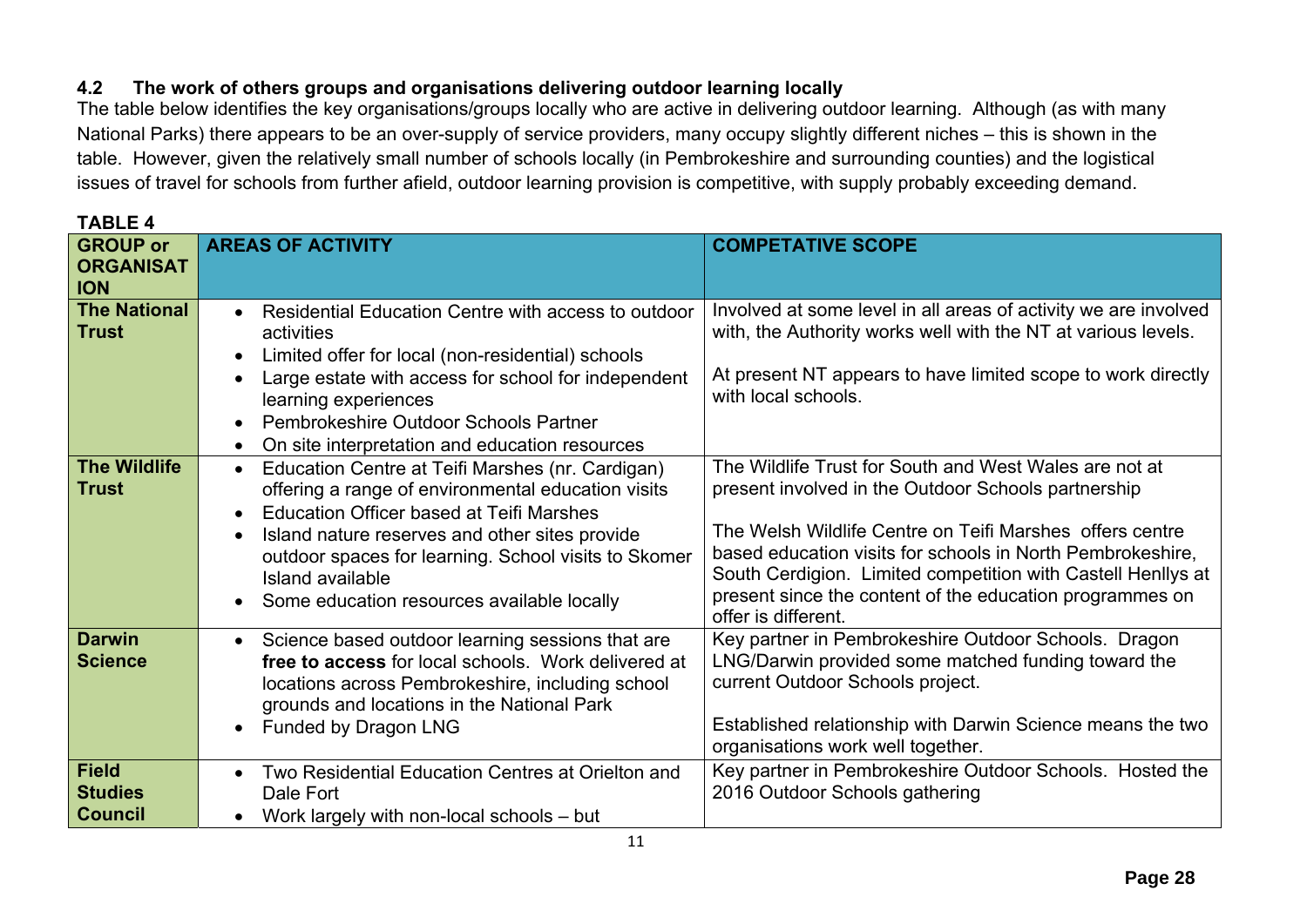| (Dale and            | increasingly looking to a local market to increase               | Possible collaboration on teacher training has been                      |
|----------------------|------------------------------------------------------------------|--------------------------------------------------------------------------|
| Orielton)            | income streams                                                   | considered in the past                                                   |
| Valero -             | Free to access environmental education centre in<br>$\bullet$    | No partnership activity in recent years, but the centre at               |
| <b>Pwllcrochan</b>   | South Pembs, but with limited availability - circa 25            | Pwllcrochan has been used for NPA education activity in the              |
|                      | sessions per year                                                | past                                                                     |
| <b>Pembrokesh</b>    | <b>INSET training for teachers</b><br>$\bullet$                  | Key partner in Pembrokeshire Outdoor Schools                             |
| ire County           | Co-ordinates Duke of Edinburgh Award locally                     |                                                                          |
| <b>Council</b>       | Pembrokeshire Outdoor Schools                                    | The NPA works with education advisors and schools on a                   |
|                      | Good number of local sites available for outdoor                 | range of learning activity                                               |
|                      | activity                                                         |                                                                          |
| <b>Pembroke</b>      | Offers a school visit programme with trained guides<br>$\bullet$ | Provides direct competition to the school visits programme               |
| <b>Castle</b>        | leading groups                                                   | offered at Carew Castle                                                  |
|                      | Educational resources available in the form of a                 |                                                                          |
|                      | pack                                                             |                                                                          |
| Youth                | Residential locations for school across<br>$\bullet$             | National Park staff make occasional use of the Broad Haven               |
| <b>Hostel</b>        | Pembrokeshire                                                    | Field Studies Centre, potential to develop working                       |
| <b>Association</b>   | Access to field centre/classroom at Broad Haven                  | relationship re. this facility                                           |
| (YHA)                | <b>YHA</b>                                                       | A successful partnership through the Mosaic project suggest              |
|                      |                                                                  | there could be opportunities to work together on education<br>programmes |
| <b>Outdoor</b>       | <b>Education and Outdoor Schools</b><br>$\bullet$                | A range of private sector providers offer a programme for                |
| <b>Activity</b>      |                                                                  | schools. In addition to outdoor pursuits, programmes can                 |
| <b>Providers</b>     |                                                                  | include cross-curricular activity looking at habitats for                |
|                      |                                                                  | example, or bushcraft/survival. The market is                            |
|                      |                                                                  | predominantly non-local, but some local schools use                      |
|                      |                                                                  | services.                                                                |
| <b>Visitor</b>       | Educational visits/school trips<br>$\bullet$                     | Many local schools opt to visit attractions such as Folly                |
| <b>attractions</b>   |                                                                  | Farm, Manor House for school trips. Manor Wildlife Park                  |
| <b>Folly Farm</b>    |                                                                  | offers a bespoke education programme and Folly Farm                      |
| <b>Manor</b>         |                                                                  | offers group discounts. With schools making limited                      |
| <b>House</b>         |                                                                  | numbers of trips each year, attractions such as these could              |
| <b>Wildlife Park</b> |                                                                  | compete directly with the National Parks charged for                     |
|                      |                                                                  | education services.                                                      |
| <b>Keep Wales</b>    | • Activities for schools                                         | Key partner in Pembrokeshire Outdoor Schools                             |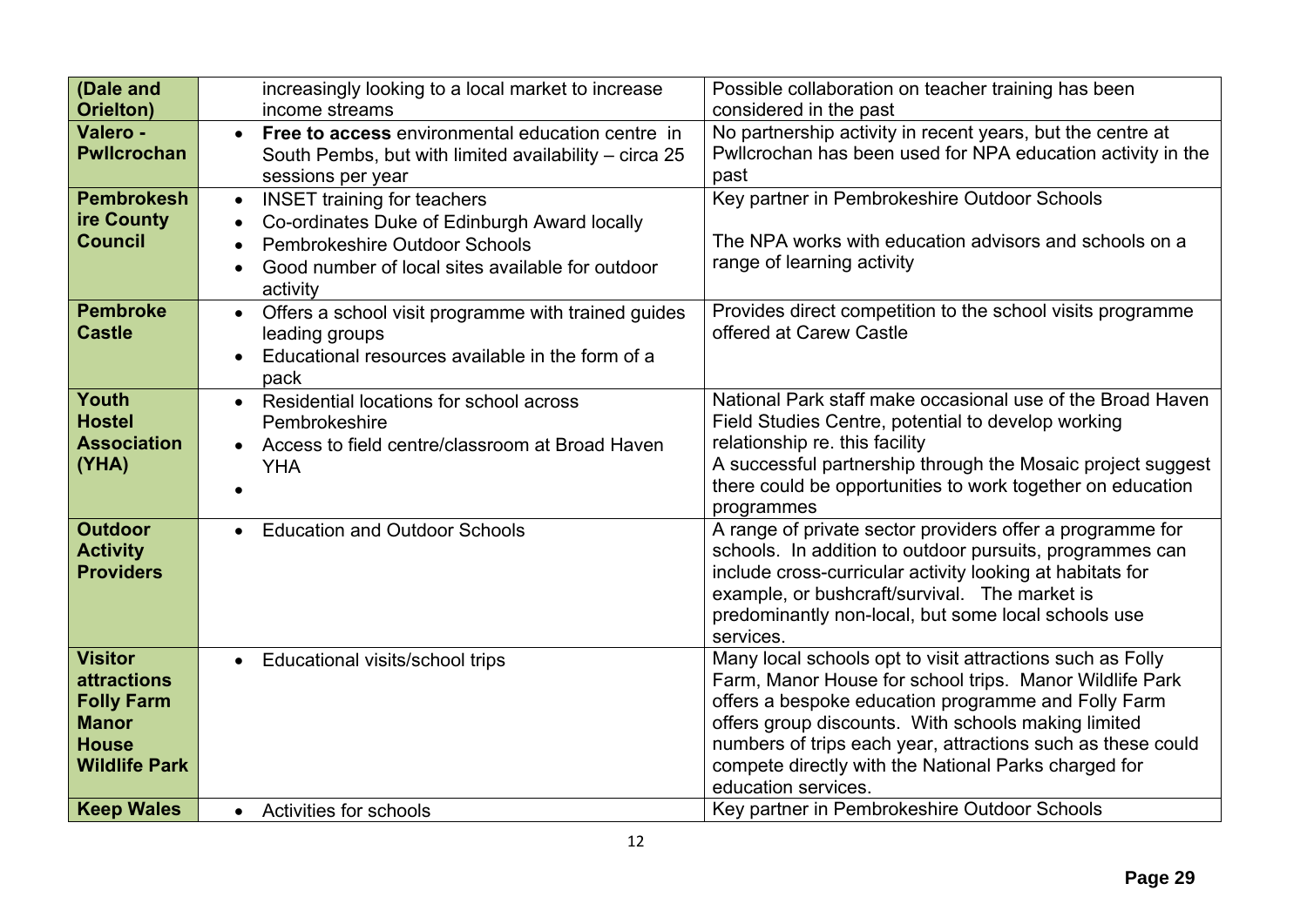| <b>Tidy</b><br>Eco-schools                                              | <b>Education resources</b><br>Eco-schools programme<br><b>Outdoor Schools partner</b>                                                                                                             | The Eco-schools programme helps to promote and<br>encourage outdoor learning<br>A good working relationship with Eco-schools/Keep Wales<br>Tidy officers already exists and helps the National Park<br>Authority reach a wider audience with its activities for<br>schools |
|-------------------------------------------------------------------------|---------------------------------------------------------------------------------------------------------------------------------------------------------------------------------------------------|----------------------------------------------------------------------------------------------------------------------------------------------------------------------------------------------------------------------------------------------------------------------------|
| <b>Sustainable</b><br><b>Schools</b><br><b>Pembrokesh</b><br><b>ire</b> | Activities for schools<br>Sustainable Schools programme<br><b>Outdoor Schools partner</b>                                                                                                         | A good working relationship with the Sustainable Schools<br>Officer already exists and helps the National Park Authority<br>reach a wider audience with its activities for schools                                                                                         |
| <b>Outdoor</b><br><b>Schools</b>                                        | <b>Education and Outdoor Schools</b><br>Health and Wellbeing<br>Provides the infrastructure for schools to do more<br>outdoor learning, with Education Authority backing.<br>Well viewed by ESTYN | Provides teacher training and at least one school session<br>per school when signed up                                                                                                                                                                                     |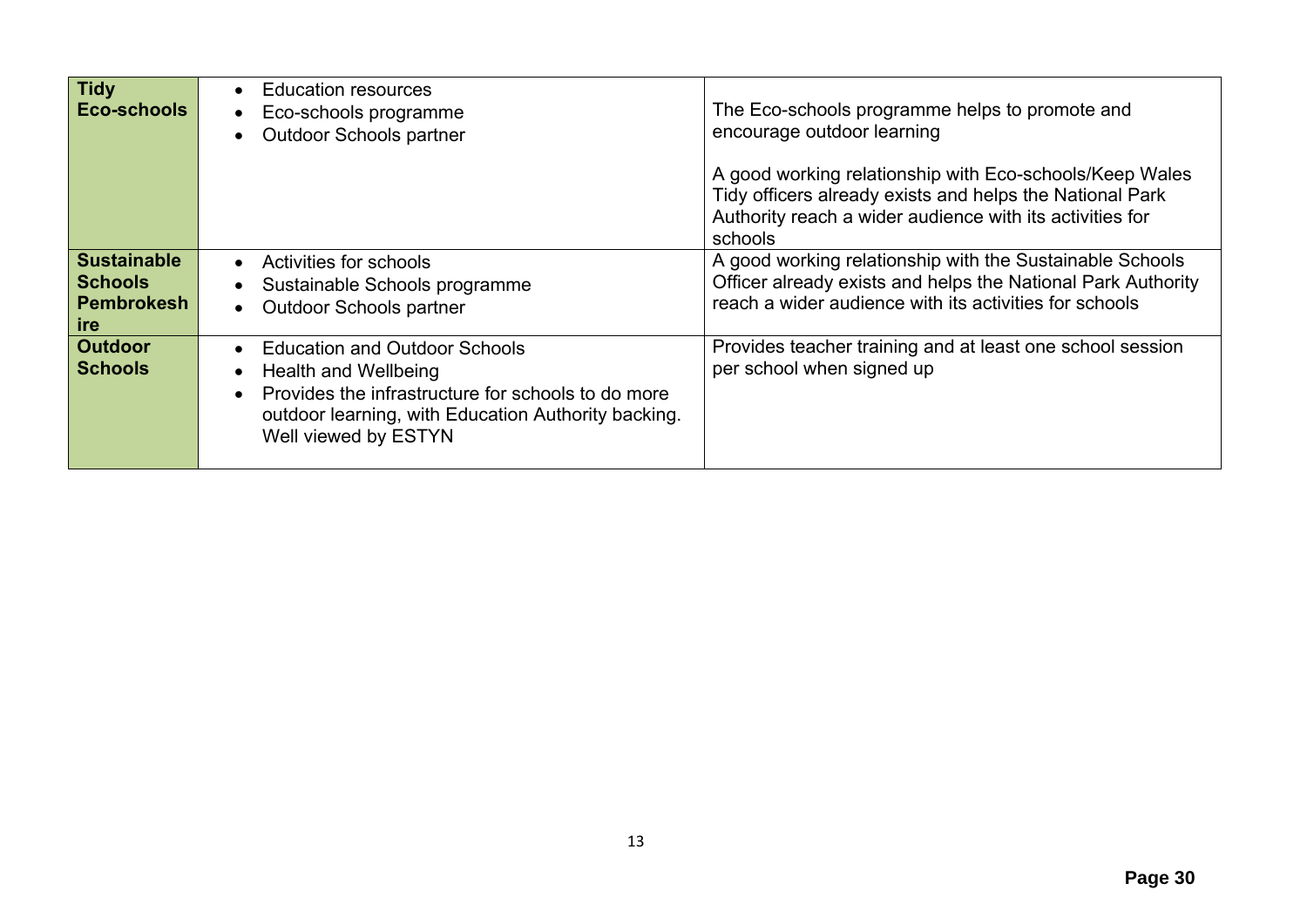# **4.3 Influence and good practice through the wider UK National Parks 'family'**

The 15 UK National Parks all provide places for learning, with the education services on offer in any particular National Park being a mix of public, private and third sector groups and organisations offering everything from residential experiences to short guided tours.

The extent to which National Park Authorities are involved in delivering environmental education varies greatly across the UK. Cuts to the budgets of all NPA's in recent years has created even more variation in terms of the services schools might expect to encounter in a particular National Park. Some opted to 'close down' their education function or out-source to a third party, whilst others sought to protect education services as a valued part of the NPA role.

National Parks UK continues to promote the role of education in National Parks to decision makers and stakeholders. Educators from across the National Park family regularly share good practice and collaborate on specific projects and initiatives. In 2016, Pembrokeshire Coast National Park is hosting the UK National Park educators gathering at the Stackpole Centre, 30-40 staff from National Parks across the UK will join the event to share their experiences and plan future activity.

# **5. Internal factors influencing the National Parks Education work**

The education services offered by Pembrokeshire Coast National Park Authority sit alongside a range of other engagement activity undertaken by the organisation. Increasingly these services must be delivered against the backdrop of diminishing resources and so decisions around prioritization, value for money, external drivers for specific areas of work all play a part in deciding where resources are allocated.

The Authority's education work share's similarities with work undertaken around social inclusion and community engagement in that beneficiaries are predominantly local, with the overall aim being to ensure a greater understanding of and 'connection with' the National Park amongst local communities. In the case of education services an audience of children and young people living in and around the National Park.

The education services described in this review are complimented by work with young people outside school, for example Youth Rangers and work with local youth centres undertaken by Area Rangers. This is an area of PCNPA activity which is growing in relative terms, as the importance of engaging with young people takes on greater importance for public bodies.

Whilst the education work undertaken by PCNPA does provide an income to the Authority, it is relatively small compared to the income derived from Centre based visitor services and retailing for example. The cost of delivering the service means that the Authority subsidizes its work with schools, however this is no different to many other groups and organisations running similar services across Wales and the UK.

Tourism and visitor services are an important part of the economy in Pembrokeshire and the Authority's work, through its managed facilities, activities and events plays a key role in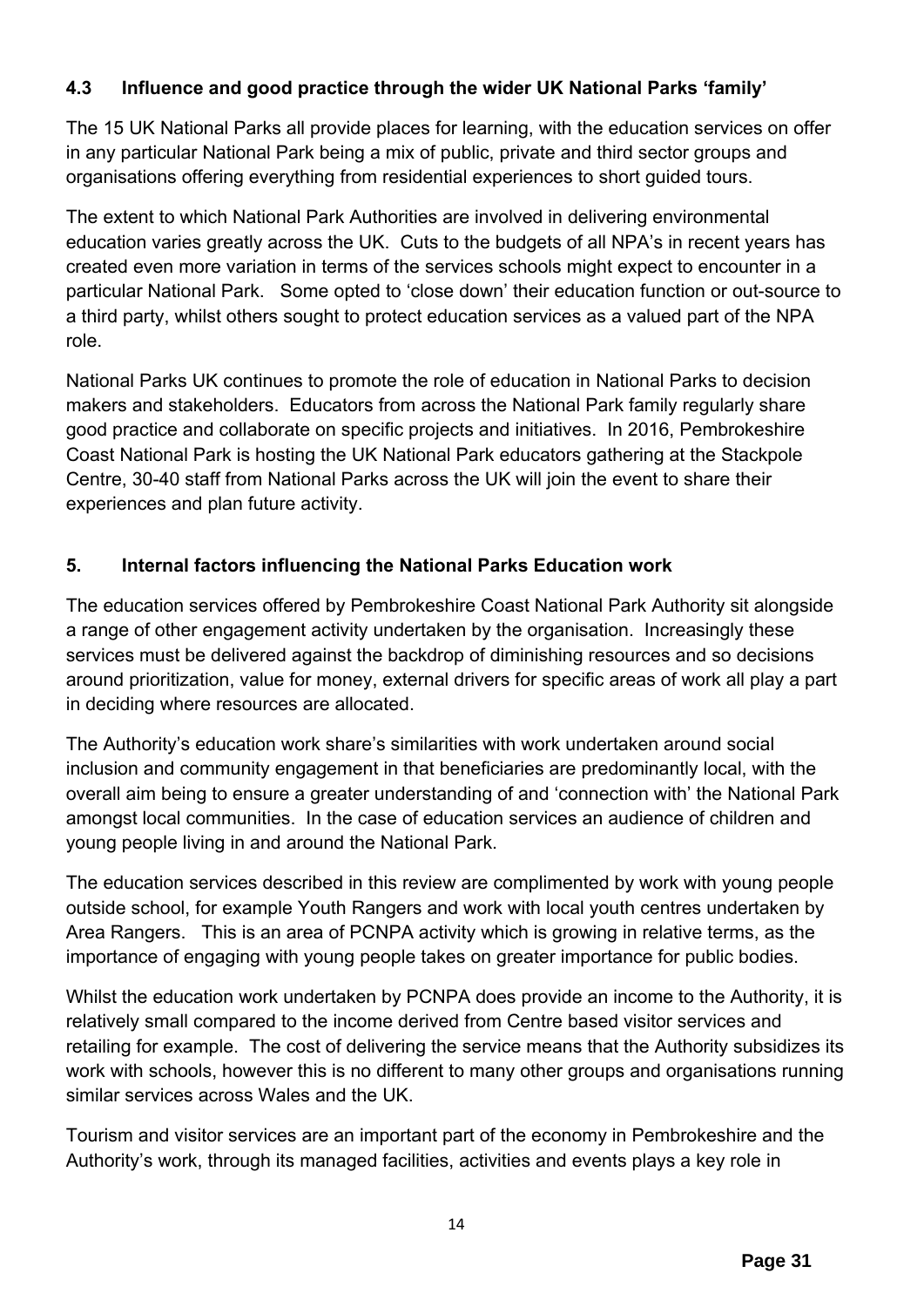supporting local tourism. This aspect of the Authority's engagement activity continues to develop and the income derived from our centre based activity is significantly larger than that provided through running an education service. However, the vast majority of our public engagement is done by the same teams (regardless of target audience) within the Authority, those managing our centres and the Ranger teams active across the National Park. Achieving a balanced allocation of resource with regard to the services we offer for a range of audiences will be a challenge for the Authority going forward.

### **6. Conclusions**

It is clear that the National Park Authority's education activity is well regarded; the evaluation and feedback we receive from teachers and other beneficiaries rates the activities we offer highly. In other respects our contribution to outdoor learning plays an important role locally in enabling access to the National Park and supporting others to explore and understand more about the landscape, heritage, culture and environment of the area.

The NPA collaborates or works in partnership with a significant proportion of the local groups and organisations engaged in delivering learning opportunities. We are able to add value to their work either in providing expertise, technical support or resources to enrich the experiences they offer and we also receive reciprocal support from organisations such as the National Trust and Wildlife Trust in (for example) accessing their landholdings to deliver our own activities.

Our 'face to face' education services are well-established and popular with local schools, teachers and children. The breadth of coverage in terms of topics, geographical spread and accessibility is good given the size of the National Park.

As highlighted earlier in the report, this 'mix' of activities available to schools is delivered across several engagement teams within the National Park Authority. There is at present little in the way of co-ordination across the Authority when it comes to our education work and it is this lack of a 'joined-up' approach that is likely to be the cause of some issues impacting on the work.

The programmes of activity on offer have all been developed within teams, missing out on opportunities to share expertise and avoid duplication of effort and (in some cases) replication of services. It's also likely that there may be an element of internal competition for the limited business available from local schools. Most teachers/schools limit the number of school trips undertaken in any given academic year, the choices are made on the basis of previous experience, contacts and information available. The marketing of the NPA's education services lacks clarity, for example the information available on the website is out of date and there is no single publication available to those interested which describes how a school might engage with the Authority's education services.

The resources available (within the Authority) to deliver work with schools are significant even when taking into account the other work our engagement teams must undertake. When compared to other National Park Authority's across the UK, PCNPA appear to have to maintained a significant service, both in terms of centre based delivery and outreach work. However, the resource is diminishing as budget cuts are made and conflicting priorities result in reductions to the service. One of the concerns is that the expertise of educators is lost to the Authority, with the consequence, for example, that we are less able to respond to the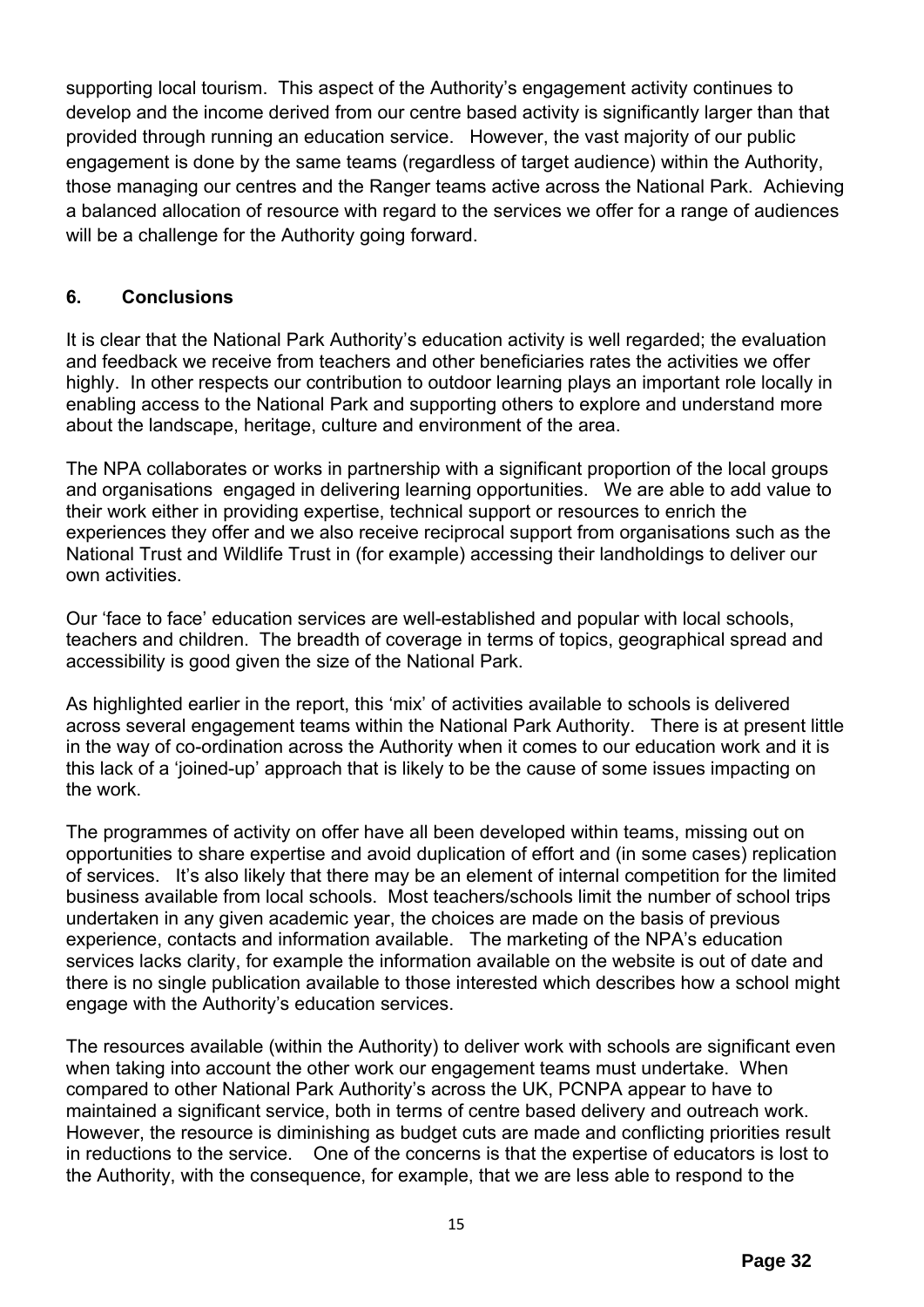demands of a changing Welsh Curriculum or ensure the continuous evaluation/innovation that is required to ensure we maintain the high quality education services expected of PCNPA. The most recent changes to team management at NPA Centres may have lessened the expertise available in managing and developing the education work undertaken at these facilities.

The education service performs poorly from a commercial perspective when compared to income generation activity elsewhere within the Authority, but outdoor and environmental education services offered to schools rarely offer the opportunity to establish significant income streams and most commonly become subsidized services. Perhaps more significantly, there has in recent years been a pattern of reduced income (year on year) from the education services we offer. The reasons for this are unclear, it may be directly as a consequence of reduced demand for the type of services we offer, but could also be as consequence of ineffective marketing or the limitation of staff resources available to undertake the work.

One of the concerns with regard to the Authority's work with schools has been the apparent competition across the National Park and the wider area of West Wales with regard outdoor/environmental education provision. However, our review suggests that although there are many groups and organisations offering education activities in some form, most occupy niches that are slightly different to that occupied by the NPA services. There are clear areas of competition, Carew Castle and Pembroke Castle for example and the 'free to access' services offered across the National Park, which are sure to reduce the demand for our 'charged for' programme. Others though, focus on providing residential experiences or cover different aspects of the National Curriculum, Education for Sustainability and Global Citizenship for example. However the outdoor/environmental education sector is changing in response to new demands and the National Park Authority needs to be to respond to this effectively. Improved collaboration and partnership with other providers might be part of this approach.

The Authority no longer has a strategy for its education work and this may not be needed in the context of present day operations, however there is a need for PCNPA to be clear about the role of an education service for local schools and how this might contribute to corporate objectives now and going forward. This is particularly important if we wish to continue to provide a service for schools which is highly regarded and brings the benefits for learners associated with the work undertaken now.

### **7. Issues to Consider**

**A. Create a 'single offer' for the schools programme, co-ordinated and marketed centrally. Focus on a cross-curricular offer from National Park Centres, but maintaining the offer for 'in demand' activities in the wider National Park, with the potential to increase income and deliver the service more efficiently.** 

**B. Provide a clearer template for the community and inclusion work delivered by ranger teams in schools, perhaps focussing on specific themes or corporate targets and with specific outcomes. This approach could also inform funding sought for project work and would be part of a more co-ordinated approach to delivering PCNPA's education work.** 

**C. Continue to support and develop Pembrokeshire Outdoor Schools, with the NPA as a lead partner, recognising the partnership's importance in reaching out to schools**